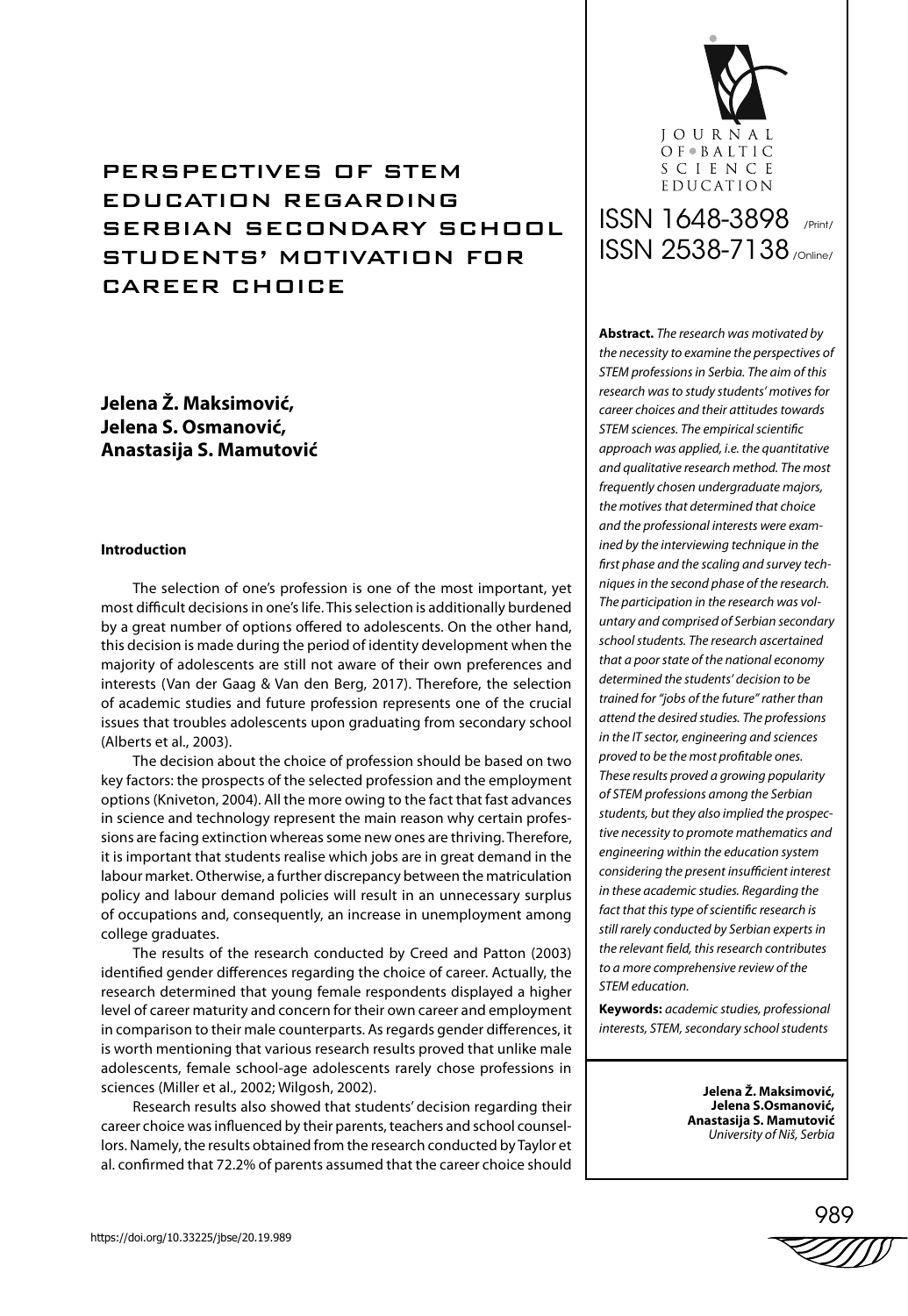ISSN 1648–3898 /Print/ ISSN 2538–7138 /Online/

be based on the combination of a schoolchild's interests and skills and the labour market demands. However, considering the issue of the most important factors for the career choice, 27.6% of the respondents believed that it was the skills, whereas 0.2% of them thought that it was the labour market (Taylor et al., 2004).

Regarding the demands of the contemporary labour market, it is essential to mention the STEM field that involves some of the most significant and most wanted professions responsible for the majority of innovations. An unprecedented technological development has contributed to the fact that the economic power depends on the number of qualified employees working in this field. Therefore, the national success and leading position are not conditioned only by an adequate use of technology but also by a potentially increasing number of employees in the national STEM field. Consequently, technological economy and highly qualified human resources in the STEM field represent the moving force behind any social progress (Hossain & Robinson, 2012). Today, there is also a need for individuals with adequate skills in technology as well as the need for mathematically literate individuals in the twenty-first century business world. The need for technology literate individuals who understand technology, use it correctly and closely follow technological developments has also increased (Yıldırım & Sidekli, 2018). The diversification of the science, technology, engineering and mathematics (STEM) field requires new skills, including an ability to work with diverse groups of people (Fuselier & Jackson, 2010).

Students are faced with their choice of academic studies and further university education, which in turn defines their future profession. Therefore, they should be properly and adequately informed about STEM education. Moreover, motivating young people to work in the STEM field has become an essential task of humanity, on both national and global level. The number of students who develop their careers in the STEM field can be increased by eliminating prejudices and increasing students' awareness of the true nature of STEM careers. The students who are properly informed during their secondary education are able to make judicious choices regarding their university education and to be better prepared for their STEM professions (Wyss et al., 2012). Therefore, positive experiences gained during secondary education are crucial for the development of students' interest in STEM professions (Ertl et al., 2017; Fouad et al., 2010; Luttenberger et al., 2019).

The term STEM' is commonly used as the acronym for four individual fields – science, technology, engineering and mathematics. The previous decade witnessed international debates on STEM education. The reason lies in the fact that fluctuating global economy and labour market demands predict a potential deficit of STEM competent professionals on the global level. Hence, both developed and developing countries emphasise that the improvement of STEM education represents the key factor for stimulating economy. In other words, the main goal of STEM education is an adequate training of students (perspective workforce of the twenty-first century) for the labour market of the twenty-first century (Kennedy & Odell, 2014).

The present deficit of employees qualified for working in the STEM field has induced the creators of global education policies to focus their attention on improving competences in the STEM domain. Although the idea of STEM education first appeared in the USA during the nineties of the twentieth century, the shortage of teachers able to assist in accomplishing the goals of STEM education is evident, and so is the number of experts in STEM professions. The majority of countries state that training of future employees to improve national economies and maintaining leadership in the situation of constant changes and expansion of globalised economy represent their primary goal for attaining better results in STEM education (Kelley & Knowles, 2016).

Efforts aimed at increasing students' interest in professions related to science, technology, engineering and mathematics (STEM) are growing internationally. Such tendencies are directed towards securing an economic growth and social progress by STEM professionals. It is thus necessary to encourage and motivate students, in particular, to start their careers in the STEM field, because this period of life is characterised by young people's strong desire to learn about their own interests, abilities and academic inclinations (English, 2016; Kier et al., 2014). The identification of the students with academic and career potentials for science, technology, engineering and mathematics can be accomplished by creating reliable instruments that measure the level of their knowledge about and interest in STEM professions (Tyler Wood et al., 2010).

However, careers pertaining to the STEM field are frequently exposed to prejudices and gender stereotypes. Actually, the IT career is commonly considered to be more appropriate for males (Stout et al., 2011). The reasons are numerous, some of them conditioned by the overall picture presented in the media. One of the problems is

990

It is important to differentiate the term STEM from another term, STEAM, which includes art besides the already mentioned science, technology, engineering and mathematics, but also from yet another term, used at some universities, STEMM, which involves the study of medicine, as well.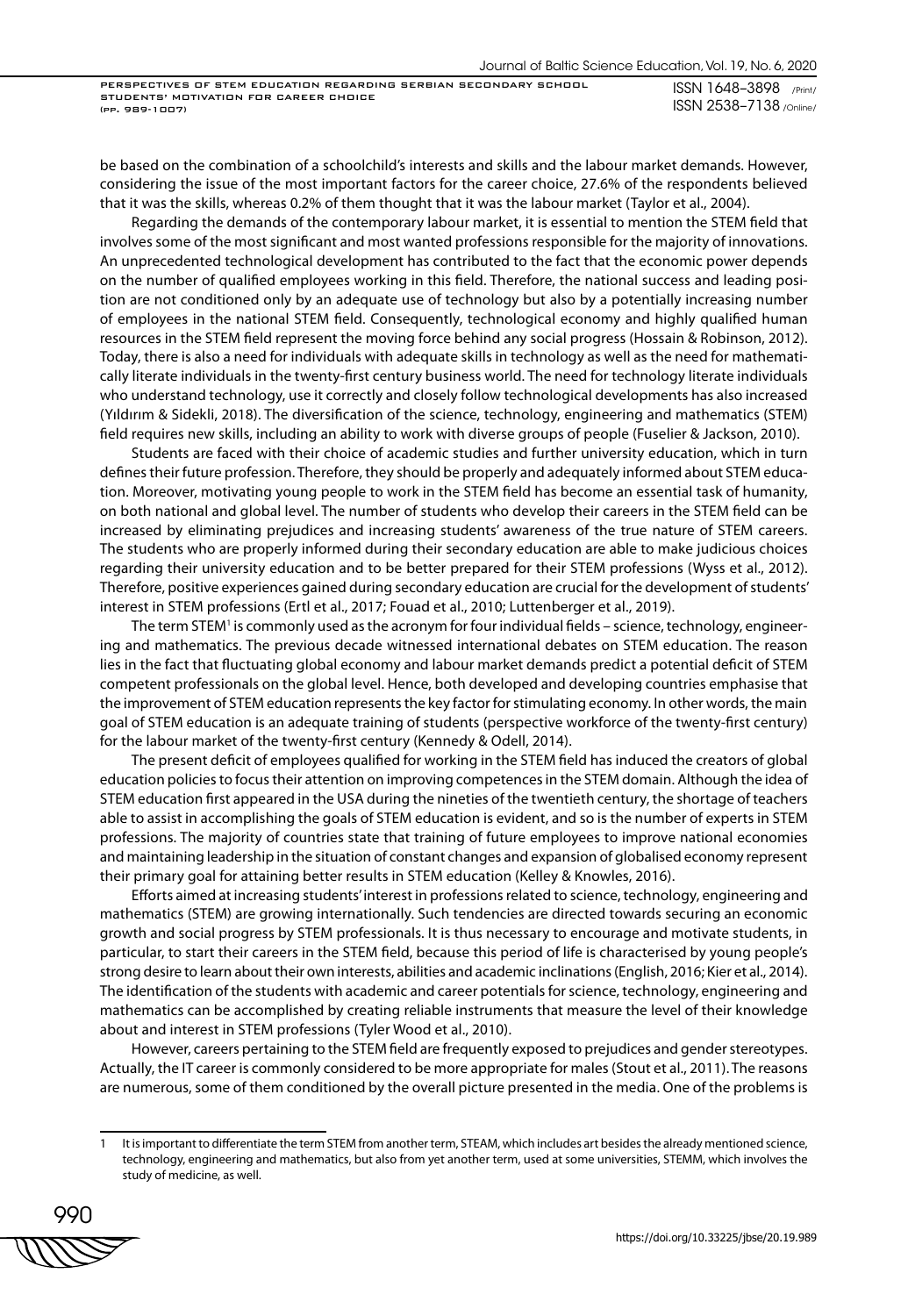also the fact that examples of successful female experts in the IT sector are lacking. The results of the research conducted by Thomas and Allen (2006) showed that students' interest in IT professions diminished over time, while the reasons for this differed among male and female respondents. Unlike girls who do not want to be labelled as nerds, boys state boredom and lack of creativity at work as their main reasons. Both groups claim that the sources of their decision to abandon the IT profession are closely related to media, school and friends.

The research results proved that the interest of students in STEM professions was determined by gender. Unlike female respondents predominantly interested in the field of biology, male students were mainly interested in physics (Baram - Tsabari et al., 2009).

Also, the results of the research confirmed that even engineering, as part of the STEM field, was prone to stereotypes. Namely, the prejudices about STEM professionals start at an early age and are related to the belief that the job of an engineer is exclusively reserved for males (Capobianco et al., 2011).

Contrary to the aforementioned, the results of the research conducted by Kitts (2009) demonstrated that some progress had been made in reducing prejudices against STEM professionals. According to this research, school-age children considered sciences interesting and they thought that their choice of a STEM profession would make their parents proud. Moreover, the results of this research showed that scientists were no longer regarded as male atheists.

The fact that Serbia has failed to keep up with other countries in the number of STEM professionals, as well as the fact that the research studies of students' academic and professional choices are sparse determined the aim of this research: to examine whether students' enrolment in academic studies was based on their own preferences, abilities and interests, or on the labour market demands and social acceptance of certain professions as prosperous. More precisely, the aim was to indicate both students' contemporary tendencies related to their choice of university education and consequently future professions, and students' perceptions of and attitudes to STEM education.

The general hypothesis was thus postulated which implied that there existed a trend among Serbian students to frequently choose STEM professions. Specific hypotheses were postulated in the following way: It is assumed that students' selection of the desired academic studies and future professions is based on their reflection on their own ambitions, future employment options and material wealth to be provided by a prospective profession, and that students consider STEM professions to be the most thriving ones in the labour market; It is assumed that students predominantly select university education in sciences (mathematics, physics, biology, chemistry, geography), technology and engineering; It is assumed that students' selection of future academic studies is primarily conditioned by future employment options and prosperous professions they will be qualified for; It is assumed that Serbian students are interested in IT professions, as well as in social work and foreign languages jobs; It is assumed that Serbian students assess sciences and technology more positively than mathematics and engineering.

The conducted research studied the disparity between the labour market demands and the academic choices favoured among secondary school students. The basic limitation observed was the insufficient knowledge offered to Serbian students about the advantages of STEM education. This problem might be solved by incorporating more useful information about this education in course of both curricular and extracurricular school activities. Moreover, it is important that the Serbian education system recognises STEM education as a unified study field requiring the latest technology and equipment but also highly qualified teachers.

Despite the fact that the twenty-first century has already recognised the necessity of highly-qualified personnel in the STEM field as a priority in the competitive global economy, as a precondition of economic power, success and leading position of one nation, the education system in Serbia still lacks a sufficient number of experts graduating from science, technology, engineering and mathematics. In addition, the Serbian matriculation policy is not accorded with the labour market demands, which inevitably results in the surplus of unnecessary qualified employees and deficit of the necessary ones. Regarding the fact that the STEM field includes some of the most wanted and most thriving contemporary professions, the subject matter of the research was related to the issues of prospects, status and place of STEM professions in the education system of Serbia.

Thus, the following research questions were posed: Which professions do students select most frequently? Which academic studies and professions do students choose predominantly? What are the motives that govern the choice of profession? What are the students' attitudes towards STEM sciences?

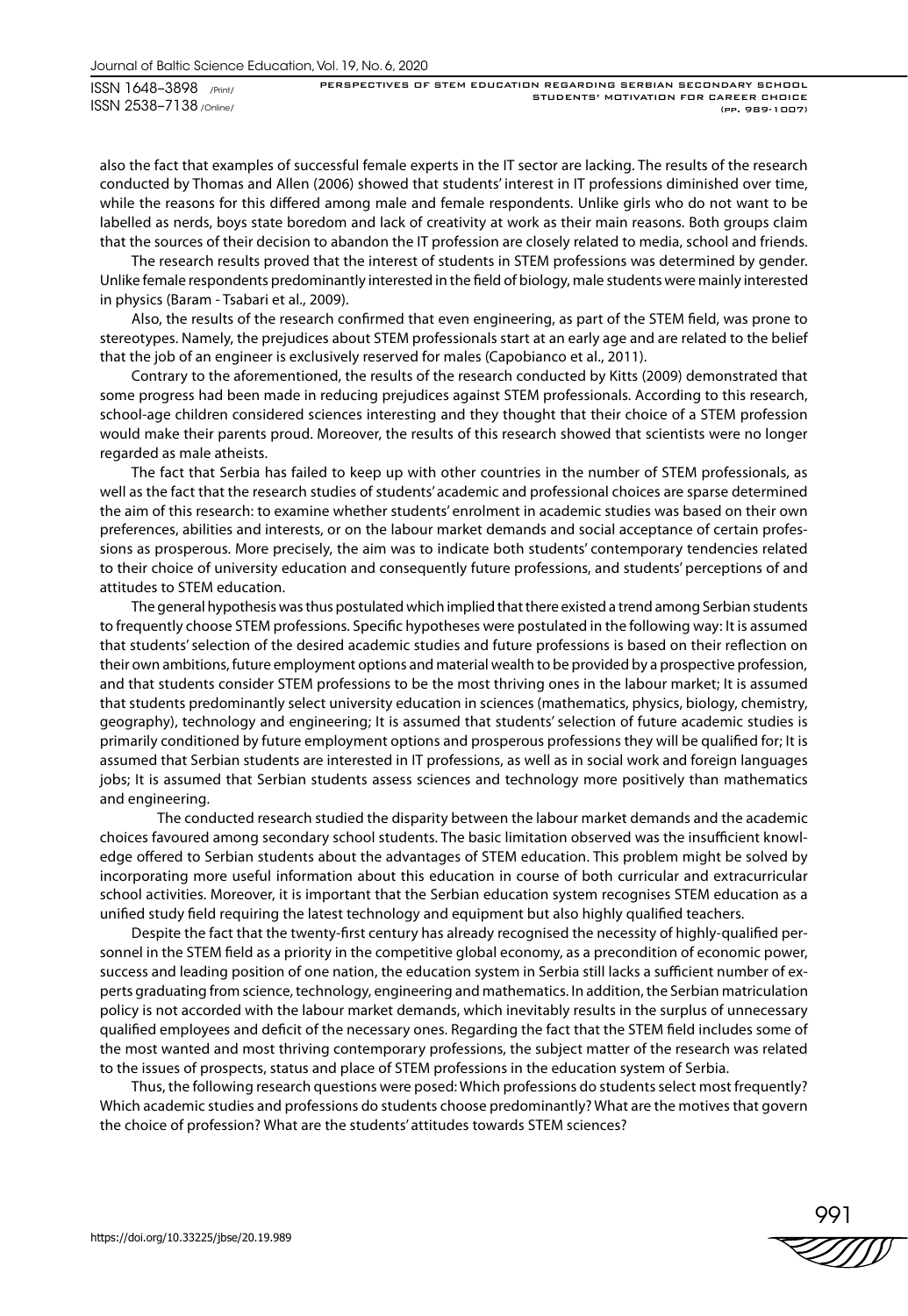ISSN 1648–3898 /Print/ ISSN 2538–7138 /Online/

## **Research Methodology**

#### *General Background*

The disparity in growth in the graduate and STEM-related vacancies demonstrates a widening gap, indicating the increasing demand for STEM experts. In other words, the chances of employments are higher for STEM graduates. However, while the demand for workers specializing in STEM-related fields is continuously growing, the enrolment at the graduate level is consistently recording a decline, leading to gaps in employment (Mohtar et al., 2019).The research employed both qualitative and quantitative methods of data collection and analysis. This was done to ensure triangulation of the data.

## *Research Design*

The study lasted 16 weeks. During the first phase of the research in January and February, thirty students were interviewed in order to determine which professions they considered prospective in the labour market, what obstacles they encountered when selecting a desired profession and whether certain external factors, such as family and friends, influenced their decisions about the choice of academic studies and future professions.

In March and April, the techniques of scaling and survey were performed with the respondents in order to examine their attitudes towards employment prospects depending on the degree in either sciences and technology or social sciences and humanities and the importance of personal abilities and interests or material wealth.

#### *Sample Selection*

The latest census of population conducted by the Statistical Office of the Republic of Serbia in 2019 revealed that there were 249 455 secondary school students in Serbia (https://www.stat.gov.rs/en-US/oblasti/ obrazovanje/srednje-obrazovanje). The representative sample had the following demographic characteristics: gender (*f*=342 female students and *f*=163 male students), school grade (the first grade *f*=131, the second grade *f*=122, the third grade *f*=131, the fourth grade *f*=121) and academic achievement (insufficient *f*=5, sufficient *f*=1, good *f*=49, very good *f*=181, excellent *f*=269). The sample of the students to be interviewed was collected by conducting interviews with principals of 5 randomly selected secondary schools in Nis who gave permission for the research to be conducted and consented to the students being interviewed, which was done during the first phase of the research. Thirty students agreed to individual interviews. The ongoing COVID-19 pandemic disrupted the field research in schools. The research sample consisted of 505 respondents, which means that the reliability criterion of 95% was fulfilled.

#### *Instrument and Procedures*

The interview consisted of 9 open-ended questions, purposefully constructed for this research requirements: When did you first start thinking about which faculty to enrol in? How did you make a decision in which faculty to enrol (what had a crucial impact on your decision)? Have you ever changed your decision regarding your choice of the undergraduate major during secondary school (if yes, what were the reasons)? What is more important: the job that you like or the job that secures financial wealth? State the advice provided by family and friends regarding your decision about the choice of the undergraduate major. Regarding the experiences of the young people from your nearest surrounding, what field of study qualifies you for the quickest employment? State your opinion about the most prospering jobs in our country and abroad. What obstacles have you encountered when choosing a desired undergraduate major? What are the alternative jobs you would accept in case you do not find the job in your field of study? Each interview lasted for 25 minutes.

The second phase of the research involved the collection of email addresses of secondary schools on the territory of Serbia, which were obtained from the site srednjeskole.edukacija.rs, and the invitation to participate in the research. The secondary school authorities that responded to the invitation were informed about the nature of the research and delivered the electronic version of the instruments to be distributed to their students via emails, social networks and Google Classroom application, which was used by the majority of Serbian teachers during the Covid-19 lockdown. The following instruments were used:

992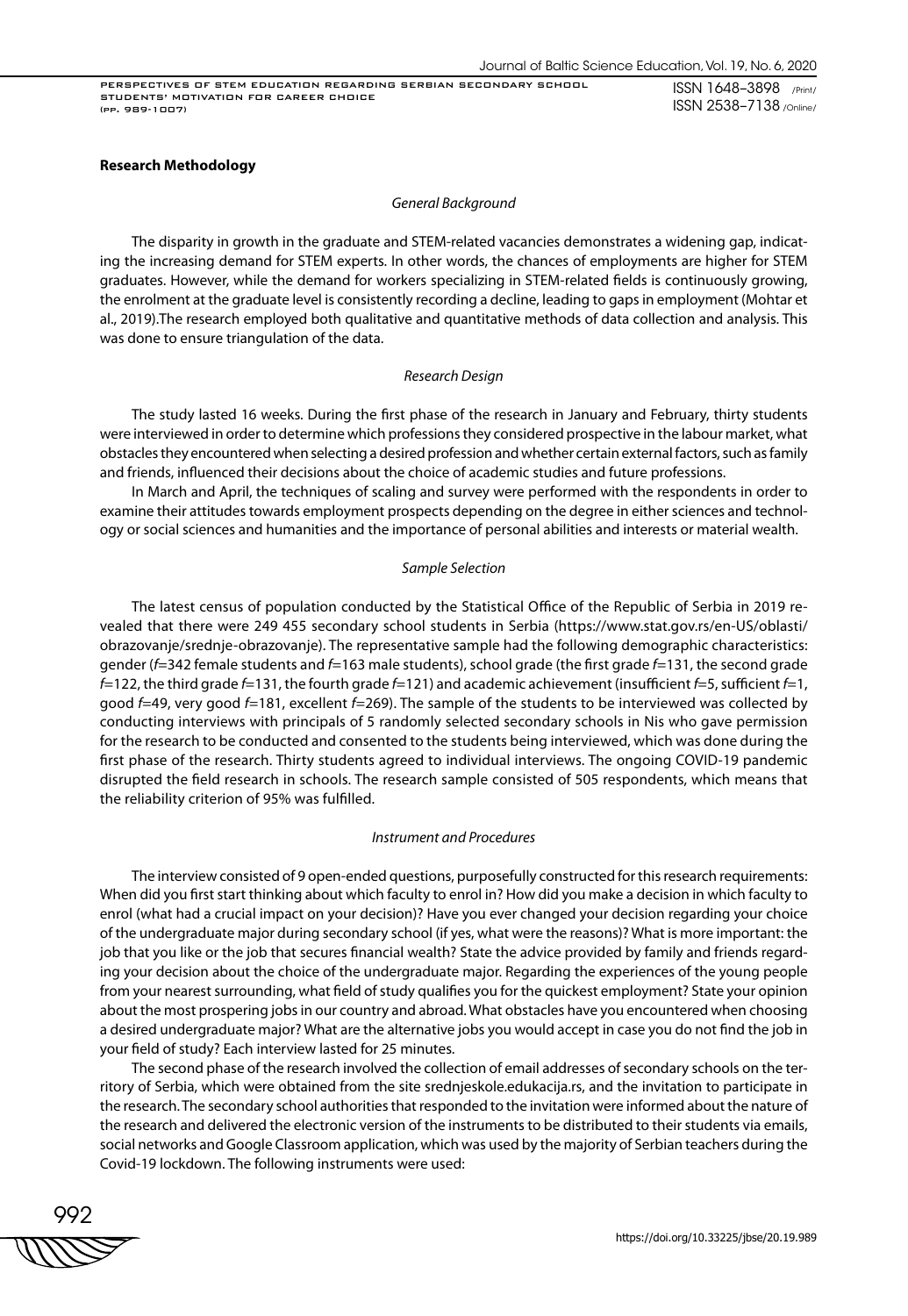PERSPECTIVES OF STEM EDUCATION REGARDING SERBIAN SECONDARY SCHOOL STUDENTS' MOTIVATION FOR CAREER CHOICE (pp. 989-1007)

- the questionnaire consisting of five closed-ended questions, the first three related to the demographic characteristics of the sample (gender, academic achievement, school grade) and the other two referring to the selected academic studies and desired professions.
- Likert-type scale to examine the respondents' motives for selecting particular academic studies  $(1$ completely disagree, 5 – completely agree). The Cronbach's alpha test for the scale of motives was 0.79, which indicated the reliability of the scale for the studied sample.
- The students' attitudes towards sciences pertaining to STEM education and towards STEM careers were examined by means of the assessment scale STEM Semantic Survey, designed Tandra Tyler-Wood, Gerald Knezek and Rhonda Christensen (Tyler-Wood et al., 2010). This instrument contains 25 items that examine the interests in science, technology, engineering, mathematics and STEM career. The instrument was modified and translated into Serbian for the purposes of this particular research. The students were offered five antonym adjective pairs, opposite in meaning. The numbers on the scale express the following meanings: 1 – fascinating, 2 – not so fascinating, 3 – fairly common, 4 – common; 1 – attractive, 2 – not so attractive, 3 – fairly unattractive, 4 – unattractive; 1 – exciting, 2 – not so exciting, 3 – fairly unexciting, 4 – unexciting; 1 – totally unimportant, 2 – unimportant, 3 – fairly important, 4 – very important; 1 – boring, 2 – not so boring, 3 – fairly boring, 4 – interesting. The Cronbach's alpha test for the assessment scale regarding STEM sciences was .77, which indicated the reliability of the scale for the studied sample.

## *Ethical Considerations*

The respondents' participation in the research was voluntary. Prior to the research, the students were informed about the nature and goals of the research, their part in the research, confidentiality of their identity and personal information collected during the interview (during the first phase of the research), completing of the online instruments (during the second phase of the research) and the right to quit the research at any time. The ethical consideration regarding the confidentiality of personal data was acknowledged by disabling the option (adjustment) for collecting email addresses on Google Forms, which could disclose the identities of the respondents. Moreover, parents of those research participants who were still minors during the interview were required to sign an informed consent agreement for the participation of their children in the research.

## *Data Analysis*

The qualitative data were analysed by the classification of the collected material. The data obtained from the interviews were processed in five steps (Griffee, 2005). The first step involved listening to the recordings. The second step was reading the transcriptions several times. The third step was coding the interviews according to the topics distinguished from audio transcriptions. The fourth step was writing the summary of the coded data. The fifth step was the interpretation of the findings. The same procedure was repeated for all of the questions.

The quantitative data were analysed in the following manner:  $\chi^2$  test was used for the of the survey data, descriptive statistics was used for the assessment scale of the choice of the faculty and the scale of attitudes towards the STEM scientific disciplines, and the parametric *t* and *F* test was used for determining the statistically significant difference in students' attitudes regarding gender, grade and achievements at school. The quantitative data were processed in the programme for the statistical data processing SPSS. 25.

## **Research Results**

As regards the point of time at which the respondents decided about their future academic studies, the presented responses prove that the majority of them reached the decision when starting secondary school which was influenced by their being aware of the importance of that choice. The second category of responses prove that a number of students reached this decision during secondary education while the third category of responses illustrates that some students did not even consider the idea about future academic studies because they thought they had enough time to decide.

Considering the crucial motivation for selecting particular academic studies, the first category involved the responses of the students with intrinsic motivation for the choice of the undergraduate major. The second category

993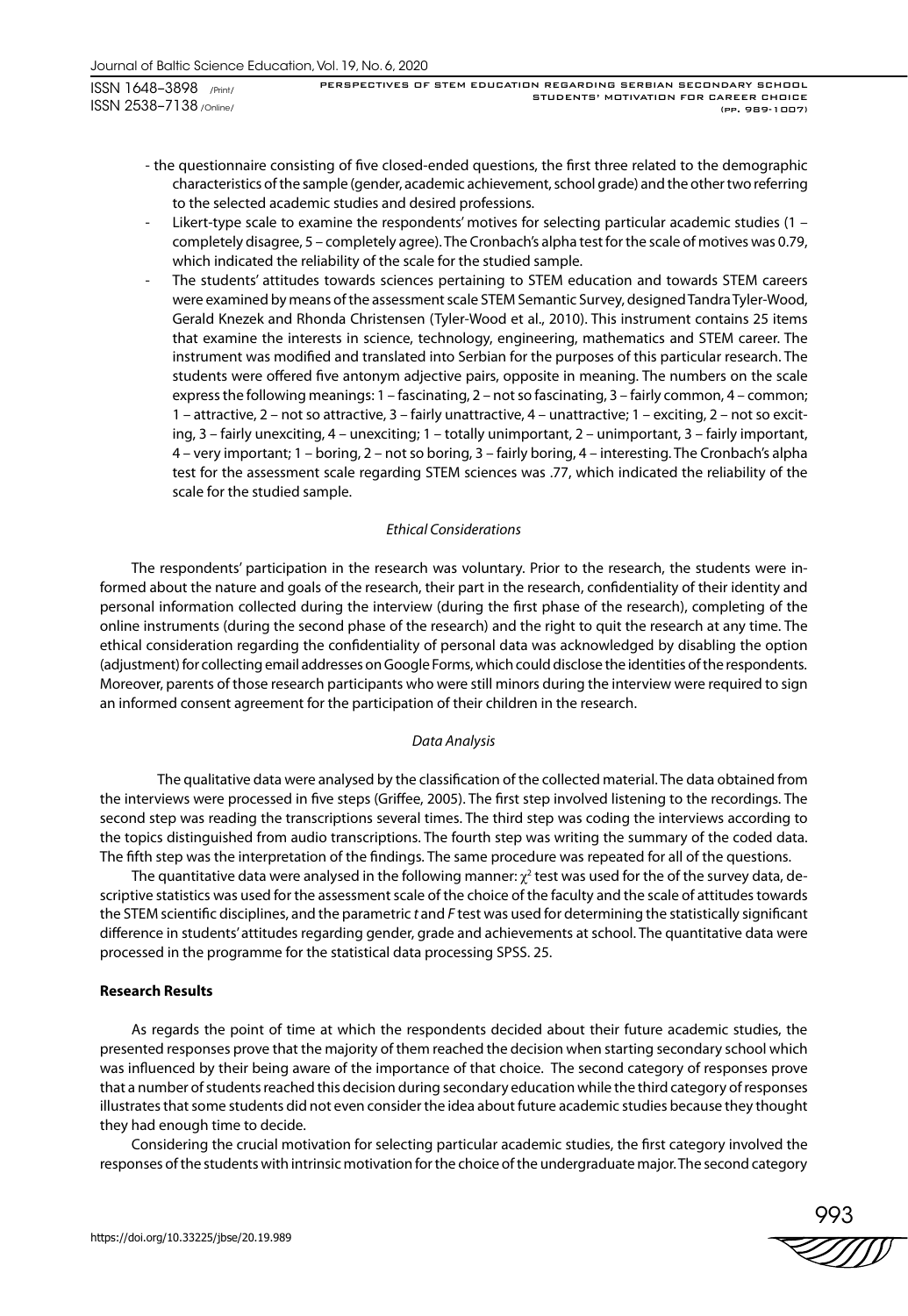ISSN 1648–3898 /Print/ ISSN 2538–7138 /Online/

included the responses of the students with extrinsic motivation for the choice of the undergraduate major while the third category included the responses of the students with dominant both intrinsic and extrinsic motives.

The issue related to the respondents' consistency in their choice of desired academic studies was approached differently. The first category involved the responses of the students who showed consistency in their choice of academic studies, whereas the second category displayed some changes in their choice of academic studies.

The fourth question examined whether the choice of academic studies depended on the respondents' personal preferences or on potential material wealth that the university qualification might bring. The first category involved the responses of the students that favoured their own interests when selecting their future profession. The second category included the responses of the students who favoured financial wealth that a potential future profession might secure while the third category comprised the responses that showed approval of both personal interests and financial security when choosing a future profession.

The question related to the degree of the family and friends influence when selecting academic studies was answered differently. The first category of responses comprised the responses of the students who had not been advised by family and friends about their choice of the undergraduate. The second category involved the responses which revealed that the decision about the choice of the undergraduate major had been imposed on the students by their family and friends while the third category included the responses of the students who had been advised by their family and friends about the importance of their individual decisions and their own ambitions when choosing their academic studies.

Regarding employment options, the first category of responses showed that the respondents considered technology and engineering to be the fields that provided easy employment, while the second category proved that degrees in medicine and natural sciences secured easy employment.

The first category of the responses to the question about the most prosperous jobs in Serbia and abroad included the responses of the students who considered the same jobs, i.e. those pertaining to technology and engineering, to be prosperous in both our country and abroad. The second category comprised the responses of the students who thought that different jobs were prosperous in our country in comparison to those abroad.

As regards the obstacles encountered when making decisions about their university education, the first category contained the responses of the students who emphasised the financial problems as obstacles. The second category of the responses emphasised the obstacles related to their personal indecisiveness and uncertainty about their own choices. The third category contained the responses of the students who emphasised the obstacles related to the admission criteria of certain university studies.

Finally, the responses to the question referring to alternative professions were divided into three categories: those who were decision-determined considering their field of study, those who would start their own business and those who would decide to work from home in case they failed to find the job in their field of study.

The responses presented in Table 1 prove that Serbian secondary school students have positive attitudes towards STEM education and relevant qualifications. However, their responses exhibit that they have other preferences considering their university education and select academic studies that do not belong to STEM education.

| <b>Research questions</b><br>regarding the choice<br>of academic studies | Category 1                                                                                                                                                                                                                                                                                                  | Category 2                                                                                                                                                                           | Category 3                                                                                                               |
|--------------------------------------------------------------------------|-------------------------------------------------------------------------------------------------------------------------------------------------------------------------------------------------------------------------------------------------------------------------------------------------------------|--------------------------------------------------------------------------------------------------------------------------------------------------------------------------------------|--------------------------------------------------------------------------------------------------------------------------|
| Point of decision-making                                                 | -In the eighth grade of primary<br>school<br>-When I decided which secondary<br>school to attend<br>-I think that all of us have thought<br>about future profession since an<br>early age, but the first time I myself<br>began to think about this seri-<br>ously was before I started secondary<br>school | -In the third grade of secondary school<br>- I knew what I wanted to do the moment I<br>started secondary school<br>-During the summer break between the<br>third and fourth grade". | -I haven't decided yet<br>-I do not think much about it<br>-I haven't thought about it yet. I<br>think I still have time |

## **Table 1**

*The Most Representative Responses*

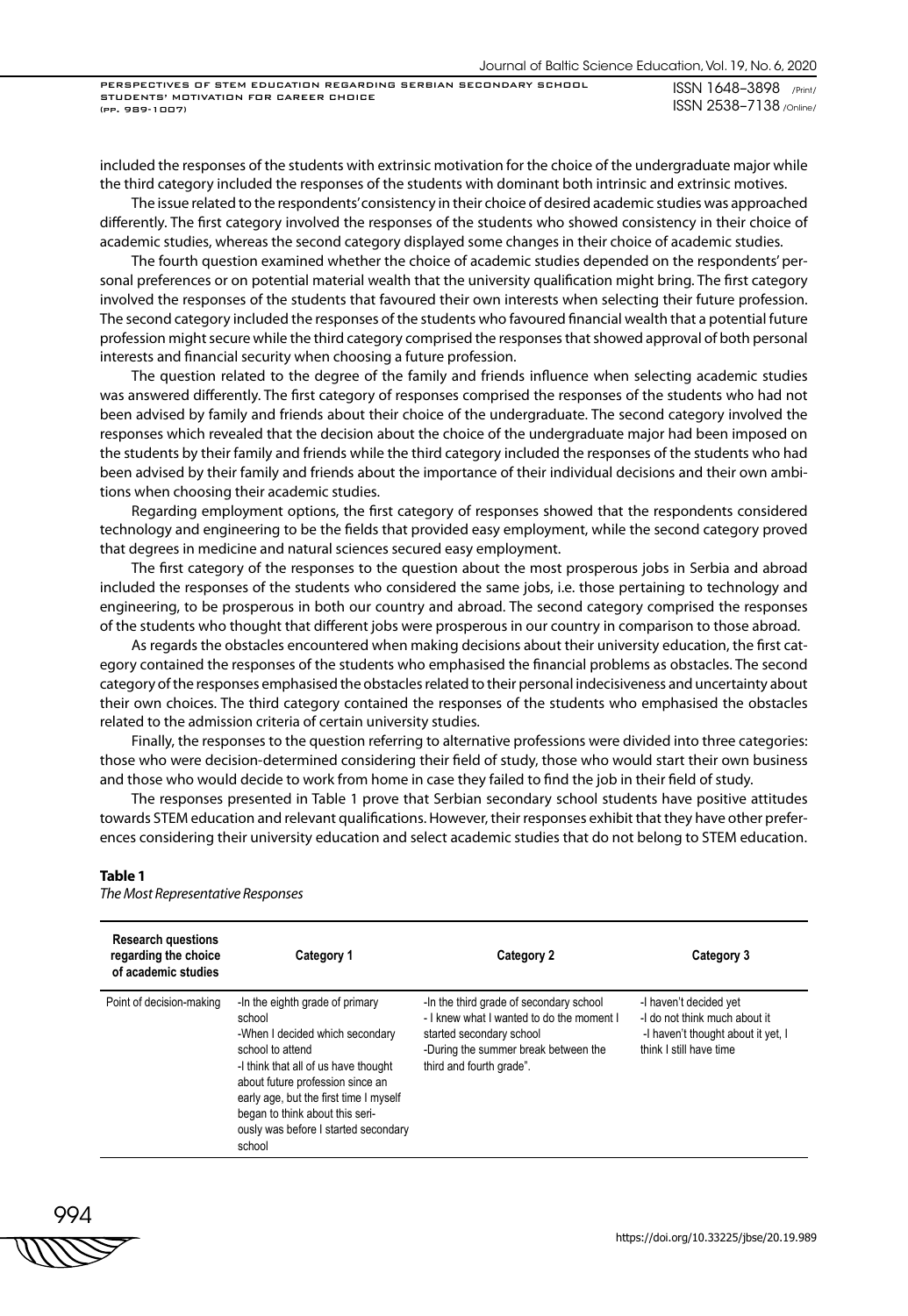Journal of Baltic Science Education, Vol. 19, No. 6, 2020

ISSN 1648–3898 /Print/ ISSN 2538–7138 /Online/

PERSPECTIVES OF STEM EDUCATION REGARDING SERBIAN SECONDARY SCHOOL STUDENTS' MOTIVATION FOR CAREER CHOICE (pp. 989-1007)

| <b>Research questions</b><br>regarding the choice<br>of academic studies | Category 1                                                                                                                                                                                                                                                                                                                                 | <b>Category 2</b>                                                                                                                                                                                                                                                                                                                                                                                                                                   | Category 3                                                                                                                                                                                                                                                      |
|--------------------------------------------------------------------------|--------------------------------------------------------------------------------------------------------------------------------------------------------------------------------------------------------------------------------------------------------------------------------------------------------------------------------------------|-----------------------------------------------------------------------------------------------------------------------------------------------------------------------------------------------------------------------------------------------------------------------------------------------------------------------------------------------------------------------------------------------------------------------------------------------------|-----------------------------------------------------------------------------------------------------------------------------------------------------------------------------------------------------------------------------------------------------------------|
| Motivation                                                               | -My interests, something I have been<br>interested in since my childhood and<br>whatever is not boring for me to learn<br>and acquire new knowledge<br>-Whatever makes me confident and<br>successful as an individual<br>-I wanted something that would<br>please me                                                                      | -Employment is found rather easily, pos-<br>sibility to work abroad, good salary<br>-Possibility to be employed in both state<br>institutions and in the private sector<br>-Good job, good monthly payment, easy<br>employment                                                                                                                                                                                                                      | -I have considered my interests<br>and selected my future profession<br>that will provide a good salary<br>-I have taken into consideration<br>my preferences, interests, but also<br>the financial gain<br>-To have a job that I love and can<br>live well off |
| Consistency in decision-<br>making                                       | -I have never changed my decision<br>- No, never, because I am deter-<br>mined about my final choice of my<br>university education and the job I<br>would like to do after graduation<br>-I have never changed my decision<br>about my studies during secondary<br>school                                                                  | -Yes, I have, I have not been certain what<br>I really want<br>-Yes, twice. I am still considering the idea<br>of my future studies<br>-I have changed my decision since I have<br>often changed my own perception, I am try-<br>ing to find something that will best suit me                                                                                                                                                                       | $\prime$                                                                                                                                                                                                                                                        |
| Personal preferences vs.<br>financial wealth                             | -The job I am interested in. Doing<br>the job, I love means not having to<br>work at all<br>- Each person should choose the<br>job they like instead of going to<br>work and hating the job they are not<br>interested in<br>-It is more important to do what you<br>are interested in, money will come<br>with persistence and resolution | -The job that provides financial security.<br>-I'd opt for financial security, in case I<br>couldn't have both<br>- I think that one should consider the jobs<br>that secure financial wealth                                                                                                                                                                                                                                                       | -Both are important. The whole<br>package: to be interesting and<br>well-paid<br>-Doing the job you love is very<br>important, but so is doing the one<br>that is profitable<br>-Both are important, the golden<br>mean is desirable                            |
| Family and friends -<br>influence                                        | -I haven't been given any advice                                                                                                                                                                                                                                                                                                           | -They wanted me to study something of<br>their choice, not mine<br>- We will be pleased with you only after<br>you've enrolled in the studies that qualify<br>you for an engineer (of any sort)<br>-I've been advised by many, yet, all these<br>pieces of advice are just their unfulfilled<br>wishes                                                                                                                                              | -I should make my own decision<br>what to study, my happiness is the<br>most important thing<br>-Make your own choice in accord-<br>ance with your skills and abilities<br>-Study in order to learn the ways<br>of the world. Study what you like".             |
| <b>Employment options</b>                                                | -The field of technology and engi-<br>neering<br>-Programmers find jobs most easily<br>- The jobs related to computer<br>science and programming are the<br>easiest to find                                                                                                                                                                | -Medicine is equally prosperous as<br>engineering<br>- Anything related to sciences and math-<br>ematics.<br>- Perhaps sciences, mathematics, physics,<br>there is always a shortage of science<br>teachers                                                                                                                                                                                                                                         | $\prime$                                                                                                                                                                                                                                                        |
| The most prosperous<br>jobs in Serbia and<br>abroad                      | -I think that the computer-related pro-<br>fessions are the most thriving jobs<br>that are necessary in our country<br>and abroad<br>-I believe that the jobs in medicine,<br>computer science and information<br>technologies are the most prosper-<br>ous here and abroad.                                                               | -The most prosperous jobs in our country<br>are those related to sports, IT jobs are still<br>developing. As regards other countries,<br>it is biochemistry, medicine, engineering,<br>technology and energetics<br>-Software engineering, banking, auditing<br>and law in our country. Medicine, software<br>engineering, economy in other countries<br>-The job that you are qualified for in our<br>country, while abroad all jobs are well-paid | $\prime$                                                                                                                                                                                                                                                        |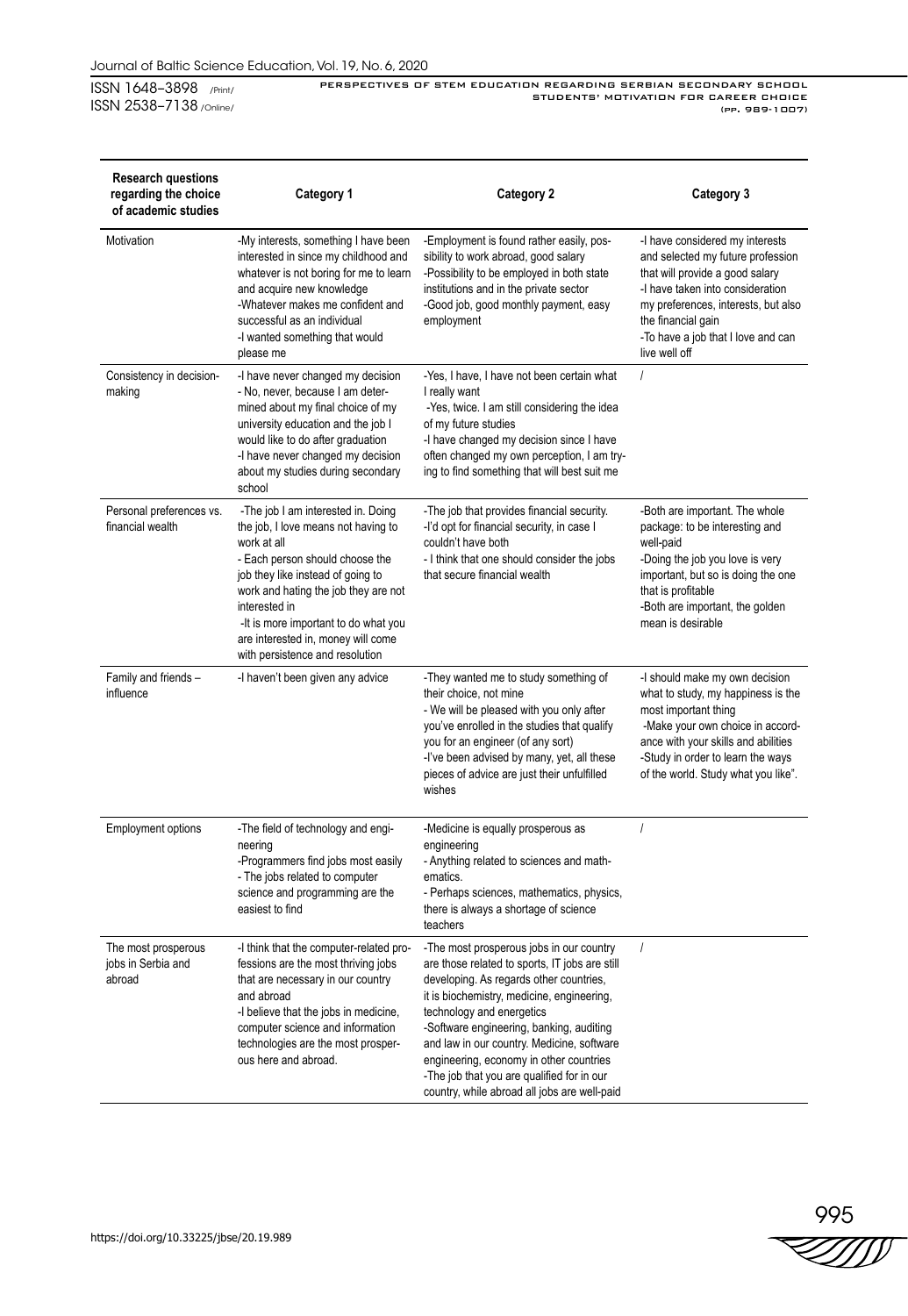ISSN 1648–3898 /Print/ ISSN 2538–7138 /Online/

| <b>Research questions</b><br>regarding the choice<br>of academic studies | Category 1                                                                                                                                                                                                  | <b>Category 2</b>                                                                                                                                                                                                                                                                                                                                                                                                                                                                                                                     |                                                                                                                                                                                                                                                                                                                                                                                                                 |
|--------------------------------------------------------------------------|-------------------------------------------------------------------------------------------------------------------------------------------------------------------------------------------------------------|---------------------------------------------------------------------------------------------------------------------------------------------------------------------------------------------------------------------------------------------------------------------------------------------------------------------------------------------------------------------------------------------------------------------------------------------------------------------------------------------------------------------------------------|-----------------------------------------------------------------------------------------------------------------------------------------------------------------------------------------------------------------------------------------------------------------------------------------------------------------------------------------------------------------------------------------------------------------|
| Obstacles and limitations                                                | -Money. The question is whether my<br>studies will be state-funded, or I will<br>have to pay tuition fees<br>-Scholarship for studying abroad<br>-Financial troubles. High tuition fees<br>and living costs | -I am troubled by the question whether that<br>job will be satisfying for me, whether this<br>field of science will be more prosperous in<br>the future<br>-The main obstacle is my being indecisive,<br>I do not know what I am really interested in<br>-I fear studying something I won't enjoy, or I<br>fear not enrolling in any of the faculties                                                                                                                                                                                 | -The only obstacle is the admis-<br>sion criterion that determines<br>a small number of candidates<br>to be accepted for this study<br>programme<br>- The number of admission points<br>necessary for enrolment<br>-Very strict admission criteria<br>-- Very competitive enrolment<br>procedure<br>-A small number of candidates<br>to be admitted to this study<br>programme<br>-Very difficult entrance exam |
| Alternative employment                                                   | -I do not know, I haven't thought<br>about that at all<br>-No idea at the moment<br>-I am not thinking about it right now,<br>all I want is graduate and do the<br>job I like                               | -I would become an entrepreneur<br>-I would start my own business, perhaps<br>something related to design or manufacture<br>of gluten-free goods<br>-I would work with my parents in our family<br>firm<br>-In all likelihood, I will open a boutique<br>-I would take a beautician training course,<br>then I would find a job or open my own<br>salon, and I think that I would be doing<br>something I really like. You know, everyone<br>likes talking to beauticians since they are<br>good at keeping secrets and giving advice | -I would work from home<br>-I would offer mathematics tutoring<br>-I would be a YouTuber<br>-An English language transla-<br>tor -I would take up various<br>hobbies, doing them at home,<br>such as drawing on objects for<br>everyday use, jars, boxes, glasses<br>or I would try confectionery or<br>astrology                                                                                               |

Table 2 shows the frequency of the responses regarding preferred academic studies. The analysis presented in Table 2 proved that the majority of the respondents selected to enrol in social sciences and humanities (*f*=89), then medicine (*f*=72) and arts (*f*=66). However, regarding the fact that STEM education includes science, technology, engineering and mathematics, it is concluded that as many as 153 respondents selected to enrol in the study programmes that would qualify them for various STEM professions. More precisely, the majority of the students chose their major in technology (*f*=62), followed by sciences and mathematics (*f*=53). The least popular undergraduate major among the Serbian students was engineering (*f*=38). Out of 505 respondents, 48 of them said they were not going to enrol in this study programme.

#### **Table 2**

|                                                                                                  | N  | %    |
|--------------------------------------------------------------------------------------------------|----|------|
| Natural sciences (mathematics, physics, biology, chemistry,<br>geography)                        | 53 | 10.5 |
| Technology                                                                                       | 62 | 12.3 |
| Engineering                                                                                      | 38 | 7.5  |
| Medicine                                                                                         | 72 | 14.2 |
| Arts                                                                                             | 66 | 13.0 |
| Law                                                                                              | 51 | 10.1 |
| Physical education                                                                               | 26 | 5.1  |
| Social sciences and humanities (pedagogy, psychology, sociol-<br>ogy, philosophy, history, etc.) | 89 | 17.6 |

*Respondents' Attitudes towards Academic Studies*

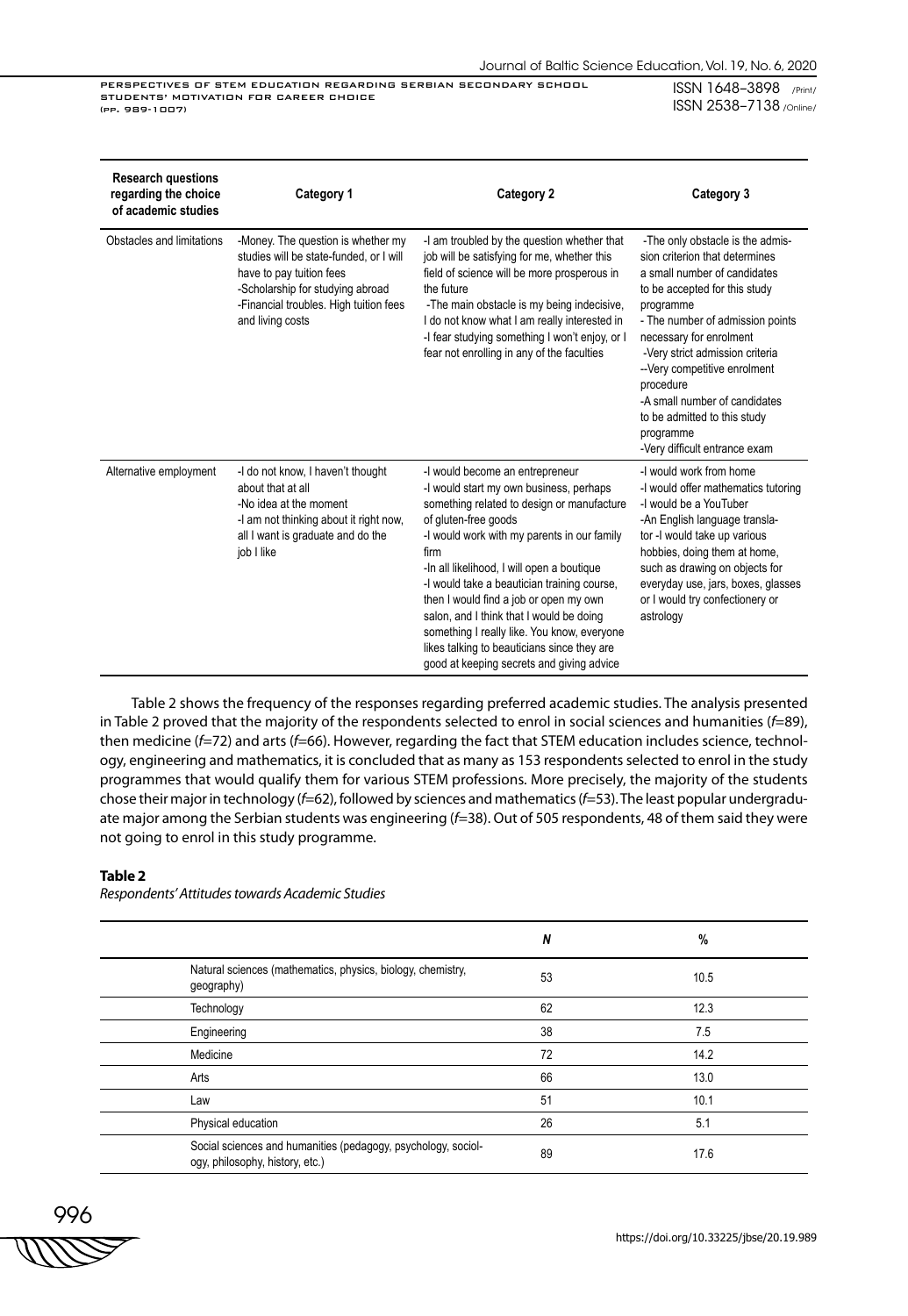PERSPECTIVES OF STEM EDUCATION REGARDING SERBIAN SECONDARY SCHOOL STUDENTS' MOTIVATION FOR CAREER CHOICE (pp. 989-1007)

|                                   |     | %   |
|-----------------------------------|-----|-----|
| I do not want to go to university | 48  | ອ.ວ |
| Total                             | 505 | 100 |

As regards gender, the research results proved that the female respondents preferred natural sciences (*f*=32), medicine (*f*=61), arts (*f*=52), law (*f*=45) and social sciences and humanities (*f*=75) while their male counterparts selected technology (*f*=43) and physical education (*f*=16). An equal number of female and male participants chose engineering (*f*=19). The differences in the subjects' responses were statistically significant regarding gender, χ2 =91.29; *df*=8; *p*=.001.

Considering the school grade that the respondents attended during the research, the findings showed that the senior students predominantly selected natural sciences (*f*=21), technology (*f*=15) and engineering (*f*=16) whereas the first graders mainly opted for medicine (*f*=21), law (*f*=25), arts (*f*=20) and physical education (*f*=8). Moreover, social sciences and humanities proved to be more popular among the younger students (*f*=30) than among the seniors (*f*=20). The differences in the subjects' responses were statistically significant regarding school grade, χ<sup>2</sup> =69.34; *df*=24; *p*=.001.

With respect to academic achievement, the research findings undoubtedly proved that the students with higher academic achievement predominantly selected natural sciences (*f*=44), technology (*f*=44), engineering (*f*=25), medicine (*f*=50) and social sciences and humanities (*f*=48) while the students with lower academic achievement chose arts (*f*=38), law (*f*=35) and physical education (*f*=20). The differences in the subjects' responses were statistically significant regarding academic *achievement*, χ*<sup>2</sup>* =168.34; *df*=34; *p*=.001.

The presented data proved that the participants' responses were heterogeneous with reference to the respondents' demographic characteristics.

## **Table 3**

*Statistically Significant Differences Regarding Gender, School Grade and Academic Achievement* 

|                      | $\sim$<br>$\sim$ | dt |      |
|----------------------|------------------|----|------|
| Gender               | 91.29            |    | .001 |
| School grade         | 69.34            | 24 | .001 |
| Academic achievement | 168.34           | 32 | .001 |

Table 4 shows the frequency of the responses regarding the students' professional preferences. The Crosstabs procedure was used to determine the frequency of the responses. The analysis of the results presented in table confirmed that the jobs in the fields of medicine (*f*=76), police, military, national security (*f*=74), information technologies (*f*=66) and art (*f*=62) were the most desirable professions selected by the majority of the Serbian students who participated in this research. A considerably smaller number of the students would choose jobs in the fields of law (*f*=32), sciences (*f*=29), foreign languages (*f*=29), architecture, civil engineering, occupational safety (*f*=29), education (*f*=27), journalism, public relations and management (*f*=23). Moreover, the study programmes offered in the fields of tourism (*f*=16), engineering (*f*=16), social work and care (*f*=15), banking and administration (*f*=9) and politics (*f*=4) proved to be the least popular among the students, i.e. the smallest number of the respondents would choose the career in these fields of study.

## **Table 4**

*Students' Professional Preferences*

|                                             |    | %      |
|---------------------------------------------|----|--------|
| Arts (acting, dance, painting, music, etc.) | 62 | 12.3   |
| Politics                                    |    | 0.8    |
| Law                                         | 32 | $\sim$ |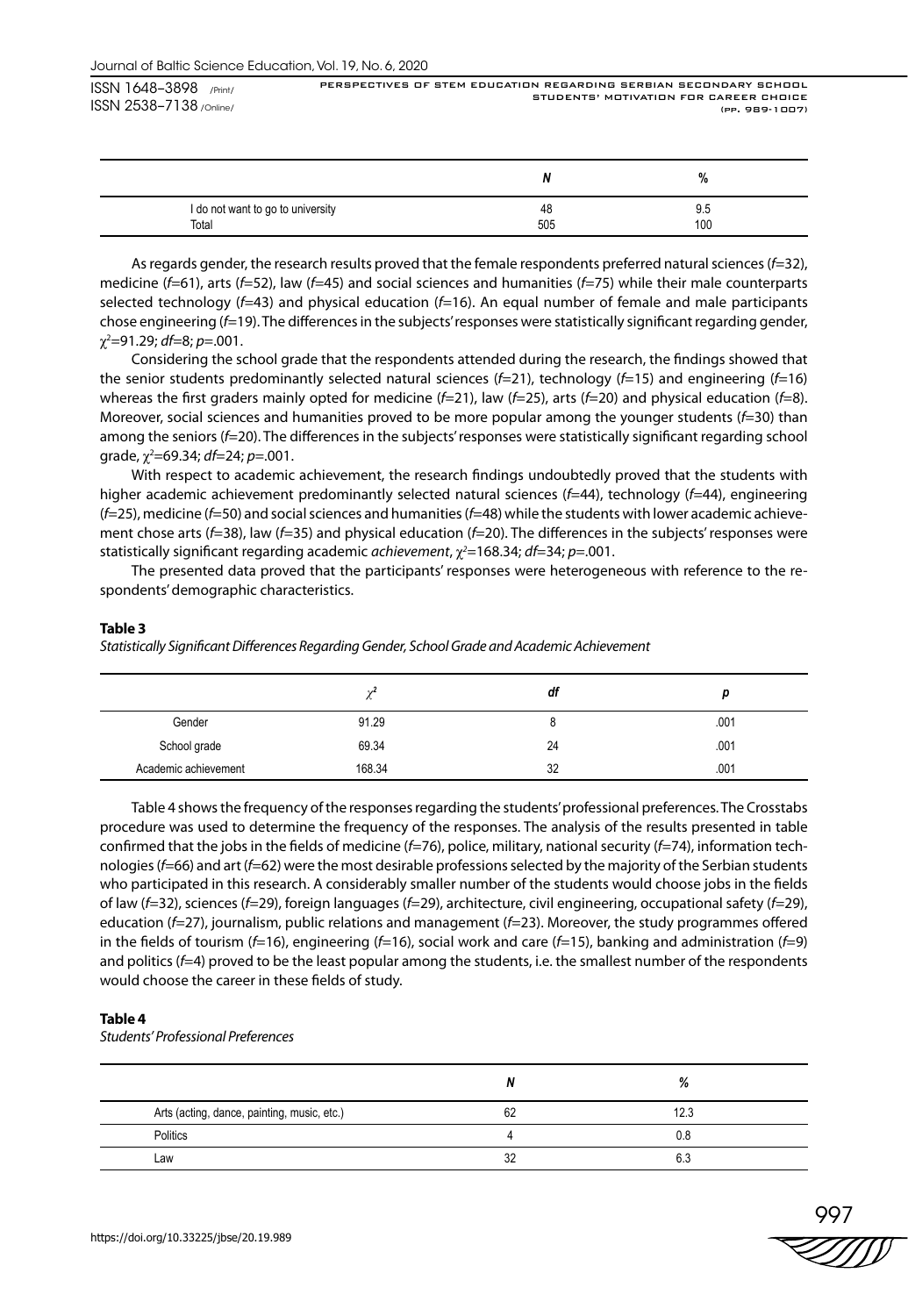|                                                                   | N         | %          |
|-------------------------------------------------------------------|-----------|------------|
| Social work and social welfare                                    | 15        | 3.0        |
| Medicine                                                          | 76        | 15.0       |
| Tourism                                                           | 16        | 3.2        |
| Education                                                         | 27        | 5.3        |
| Police, military, state security                                  | 74        | 14.6       |
| Architecture, civil engineering and occupational safety           | 27        | 5.3        |
| IT (Information technologies)                                     | 66        | 13.0       |
| Engineering                                                       | 16        | 3.2        |
| Foreign languages                                                 | 29        | 5.7        |
| Banking and administration                                        | 9         | 1.8        |
| Natural sciences (mathematics, physics, chemistry, biology, etc.) | 29        | 5.7        |
| Journalism and public relations, management<br>Total              | 23<br>100 | 4.5<br>100 |

With regard to gender, the research findings showed that the female students preferred the professions pertaining to the fields of arts (*f*=45), law (*f*=30), social work and social welfare (*f*=15), medicine (*f* =64), tourism (*f* =12), education (*f* =26), police and military (*f*=44), architecture (*f*=15), foreign languages (*f*=25), banking and administration (*f* =6), natural sciences (*f*=19) and journalism (*f*=18) whereas their male counterparts selected politics (*f*=4), IT professions (*f*=48) and engineering (*f*=11). The differences in the subjects' responses were statistically significant regarding gender, χ*<sup>2</sup>* =115.19; *df*=14; *p*=.001.

Moreover, the results exhibited that the senior students selected the professions in the fields of arts (third grade *f*=18, fourth grade *f*=16), technology (third grade *f*=19, fourth grade *f*=20), engineering (third grade *f*=8, fourth grade *f*=4), tourism (third grade *f*=1, fourth grade *f*=10), foreign languages (third grade *f*=10, fourth grade *f*=7), natural sciences (third grade *f*=5, fourth grade *f*=10), management and public relations (third grade *f*=9, fourth grade *f*=3) whereas the younger students preferred the professions pertaining to the fields of politics (first grade *f*=1, second grade *f*=3), law (first grade *f*=16, second grade *f*=5), medicine (first grade *f*=22, second grade *f*=23), social work and social welfare (first grade *f*=4, second grade *f*=6), police (first grade *f*=22, second grade *f*=14), architecture (first grade *f*=7, second grade *f*=9). The differences in the subjects' responses were statistically significant regarding the school grade, χ*<sup>2</sup>* =74.00; *df*=42; *p*=.002.

With respect to academic achievement, the students with lower academic achievement preferred the professions in the fields of politics (*f*=2) whereas those with higher academic achievement selected law (very good *f*=20, excellent *f*=11), social work (very good *f*=9, excellent *f*=5), medicine (very good *f*=21, excellent *f*=49), architecture (very good *f*=7, excellent *f*=16), IT (very good *f*=15, excellent *f*=37), engineering (very good *f*=7, excellent *f*=7) and journalism (very good *f*=6, excellent *f*=13). The differences in the subjects' responses were statistically significant regarding academic achievement, *χ<sup>2</sup>* =90.88; *df*=56; *p*=.002.

#### **Table 5**

*Differences in the Subjects' Responses Regarding Gender, School Grade and Academic Achievement*

|                      |        | df |      |
|----------------------|--------|----|------|
| Gender               | 115.10 | 14 | .001 |
| School grade         | 74.00  | 42 | .002 |
| Academic achievement | 90.88  | 56 | .002 |

Table 6 presented the results of the descriptive statistics, i.e. the respondents' average response obtained by valuing the items (*M*) and standard deviation (*SD*).

The analysis of the average response proved that the predominant motives governing the students' choice of academic studies were acknowledgment of their own interests and abilities (*M*=4.42, *SD=*0.89), and potential

$$
\begin{array}{c}\n 998 \\
\hline\n \text{WV} \\
\hline\n \end{array}
$$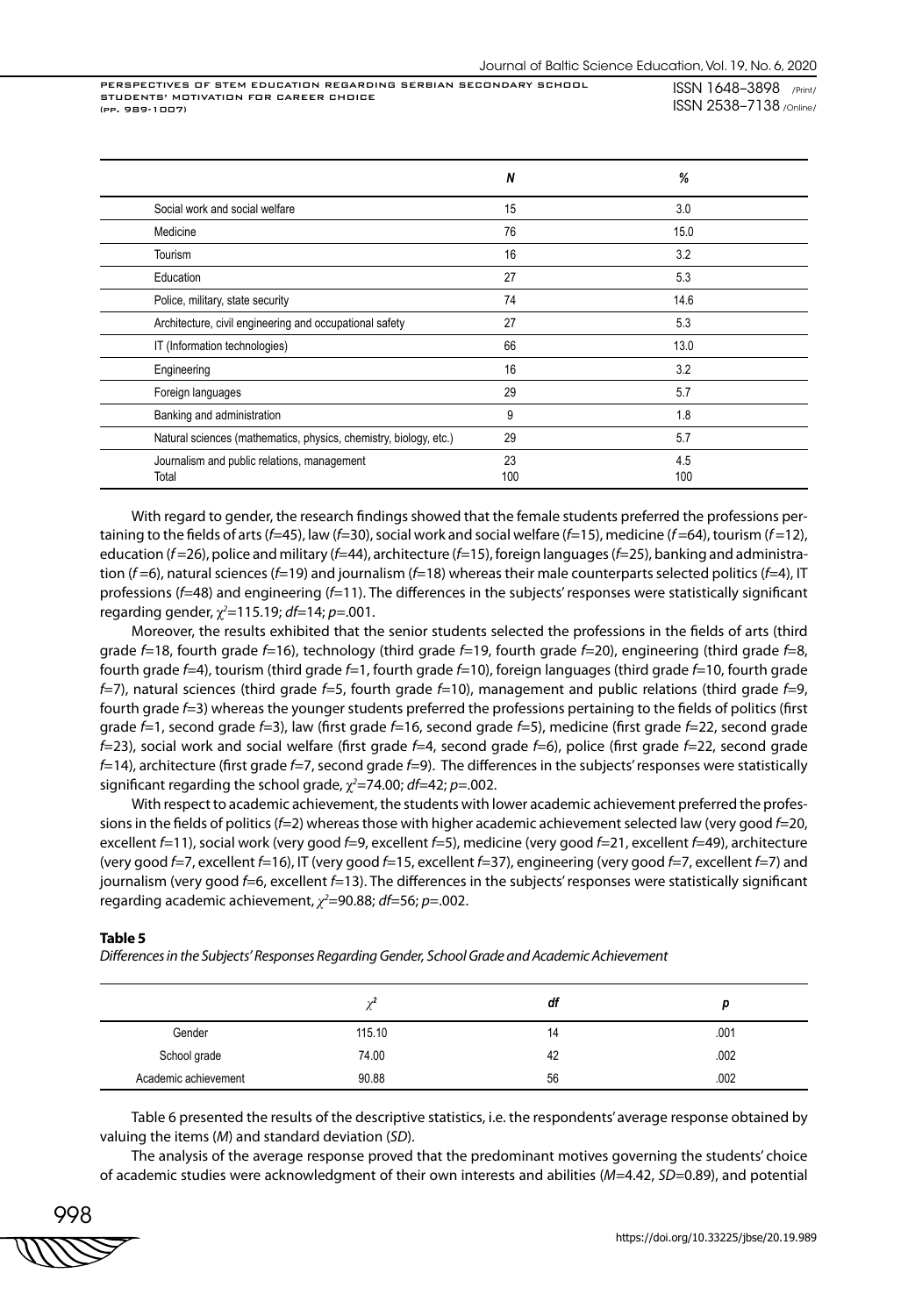PERSPECTIVES OF STEM EDUCATION REGARDING SERBIAN SECONDARY SCHOOL STUDENTS' MOTIVATION FOR CAREER CHOICE (pp. 989-1007)

employment and prosperous career in the selected field of study (*M*=4.17, *SD=*1.04). Also, the research results showed that profitable profession (*M*=3.93, *SD=*1.16) and financial status of the family (*M*=4.01, *SD=*1.20) considerably influenced the students' choice of future academic studies. Contrary to this, the research results proved that the respondents were uncertain to determine whether the advice obtained from family and friends (*M*=3.45, *SD=*1.19) and the status of state-funded or self-funded student (*M*=3.10, *SD=*1.36) influenced their decision and motivation for selecting a desired study programme.

Despite the fact that the respondents partially disagreed with the statements *My decision is based on the information that a degree in sciences and technology will most likely secure employment* (*M*=2.86, *SD=*1.35) and *My decision is based on the information that a degree in social sciences and humanities will most likely secure employment*  (*M*=2.36, *SD=*1.16), the average response analysis proves that the respondents believed that a degree in sciences and technology would most probably secure employment in the labour market.

## **Table 6**

*Motives for the Choice of Academic Studies*

|                                                                                                                               | М    | SD   |
|-------------------------------------------------------------------------------------------------------------------------------|------|------|
| My choice is based on my own interests and abilities                                                                          | 4.42 | .89  |
| My choice is largely dependent on potential employment and prosperous career in the selected field of study                   | 4.17 | 1.04 |
| My decision depends on how profitable profession I will have after graduation                                                 | 3.93 | 1.16 |
| My decision depends on the financial status of my family                                                                      | 4.01 | 1.20 |
| My choice of studies is governed by the advice obtained from family and friends                                               | 3.45 | 1.19 |
| My decision is determined by the fact whether my studies will be state-funded, or I will have to pay tuition fees             | 3.10 | 1.36 |
| My decision is based on the information that a degree in sciences and technology will most likely secure<br>employment        | 2.86 | 1.35 |
| My decision is based on the information that a degree in social sciences and humanities will most likely secure<br>employment | 2.36 | 1.16 |

Table 7 presented statistically significant differences in the respondents' responses regarding their gender, which were determined by the *t*-test. The analysis of the research results shown in Table 2 proved that the female students acknowledged the importance of their own interests and abilities when selecting their future academic studies (*M*=4.53, *SD*=0.83) more than their male counterparts (*M*=4.17, *SD*=0.98), who, on the other hand, favoured the advice obtained by family and friends (*M*=3.35, *SD*=1.15) more than the female respondents (*M*=3.65, *SD*=1.24).

The analysis of the average response proves that the status of the state-funded or self-funded student was more important for the male respondents (*M*=3.41, *SD*=1.19) than for their female counterparts (*M*=2.96, *SD*=1.41).

## **Table 7**

*Differences in the Students' Motives Regarding Gender*

|                                                                           | Gender | М    | SD   |         | df     | p    |
|---------------------------------------------------------------------------|--------|------|------|---------|--------|------|
| My choice is based on my own interests and abilities                      | Female | 4.53 | .83  | 4.02    | 274.80 | .001 |
|                                                                           | Male   | 4.17 | .98  |         |        |      |
| My decision is governed by the advice obtained from<br>family and friends | Female | 3.35 | 1.15 | $-2.62$ | 503    | .009 |
|                                                                           | Male   | 3.65 | 1.24 |         |        |      |
| My decision is determined by the fact whether my studies                  | Female | 2.96 | 1.41 | $-3.50$ | 503    | .001 |
| will be state-funded, or I will have to pay tuition fees                  | Male   | 3.41 | 1.19 |         |        |      |

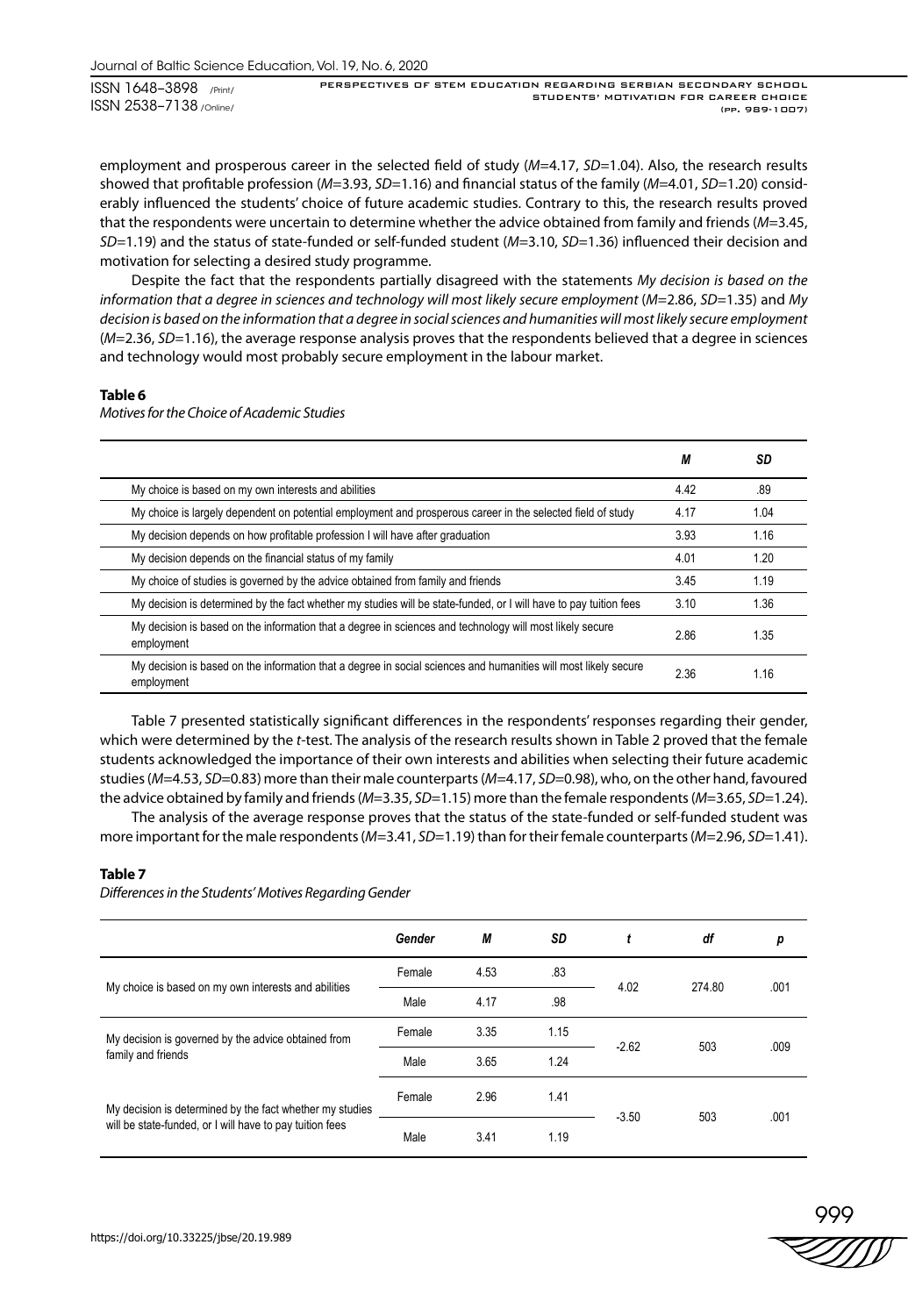Table 8 presented statistically significant differences observed in the respondents' attitudes as regards their school grade, determined by the *F* test. The average response analysis emphasises the following tendency: the knowledge about a potential employment secured by a degree in sciences and technology increases with school grade. To be more precise, the students attending the first grade of secondary school at the time of the research displayed disagreement with this item (*M*=2.50, *SD*=1.33), unlike the fourth grade students, who displayed uncertainty in their evaluation (*M*=3.02, *SD*=1.38).

## **Table 8**

*Differences in the Students' Motives Regarding School Grade*

|                                                                  | Grade  | М    | SD   |      | df |      |
|------------------------------------------------------------------|--------|------|------|------|----|------|
|                                                                  | First  | 2.50 | 1.33 | 4.30 |    |      |
| My decision is based on the information that a degree            | Second | 2.99 | 1.34 |      |    |      |
| in sciences and technology will most likely secure<br>employment | Third  | 2.96 | 1.32 |      |    | .005 |
|                                                                  | Fourth | 3.02 | 1.38 |      |    |      |

Table 9 presented statistically significant differences observed in the respondents' attitudes regarding the students' academic achievement, determined by the *F* test. The average response analysis proved that the students with higher academic achievement (very good: *M*=4.48, *SD*=0.79 and excellent: *M*=4.57, *SD*=0.76) favoured their own interests and abilities when selecting their undergraduate majors when compared to the students with lower academic achievement, who displayed uncertainty when expressing their attitude to the statement *My choice is based on my own interests and abilities* (insufficient: *M*= 3.00, *SD*= 1.22, sufficient: *M*=3.00, good: *M*=3.55, *SD*=1.22). Moreover, potential employment and prosperous career in the selected field of study appeared to be more important for the students with higher academic achievement than for their less successful counterparts (insufficient: *M*=3.80, *SD*= 0.83, excellent: *M*= 4.38, *SD*=0.94).

However, the research results also showed that profitable profession after graduation was the most important motive for the students whose academic achievement was graded as sufficient (*M*=5.00). On the other hand, the students with good (*M*=3.51, *SD*=1.38), very good (*M*=3.83, *SD*=1.21) and excellent (*M*=4.07, *SD*=1.06) grades were either uncertain about this statement or partially disagreed with it.

The research results proved that the advice obtained from family and friends was not of crucial importance for the students' preferences. Actually, the students with lower academic achievement (insufficient: *M*=2.60, *SD*=1.67 and sufficient: *M*=2.00) disagreed with the statement *My choice of studies is governed by the advice obtained from family and friends,* whereas the students with higher academic achievement displayed uncertainty regarding this statement (good: *M*=3.44, *SD*=1.22, very good: *M*=3.30, *SD*=1.27 and excellent: *M*=3.57, *SD*=1.10).

The average response analysis demonstrated that the students with the lowest academic achievement observed that a degree in sciences and technology would most likely secure employment in the labour market (*M*=4.40, *SD*=0.54). On the contrary, other respondents displayed either disagreement or uncertainty regarding this statement. Similarly, the research results showed that the students with better academic achievement disagreed with the statement that a degree in social sciences and humanities would secure employment in that field of study. Again, only the students with the lowest academic achievement partially agreed with the statement *My choice is based on the information that a degree in social sciences and humanities will most likely secure employment* (*M*=4.00, *SD*=1.00).

The ensuing part of the research assessed the students' attitudes towards scientific disciplines within STEM education, and towards potential professions in the fields of science, mathematics, engineering and technology.

1000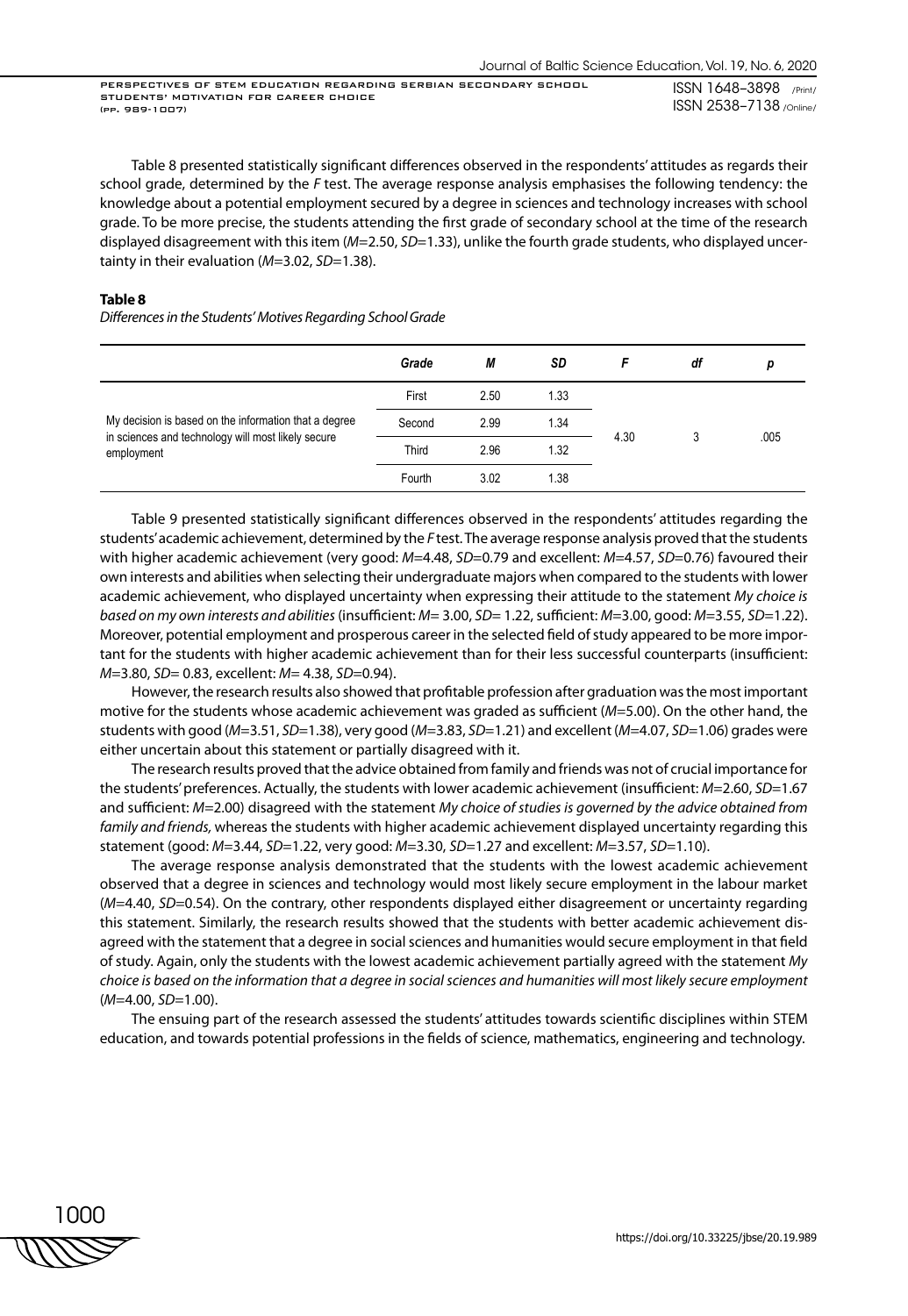PERSPECTIVES OF STEM EDUCATION REGARDING SERBIAN SECONDARY SCHOOL STUDENTS' MOTIVATION FOR CAREER CHOICE (pp. 989-1007)

## **Table 9**

*Differences in the Students' Motives Regarding Academic Achievement* 

|                                                                                                                                  | Academic<br>achievement | М    | SD      | F     | df | р    |
|----------------------------------------------------------------------------------------------------------------------------------|-------------------------|------|---------|-------|----|------|
|                                                                                                                                  | Insufficient            | 3.00 | 1.22    |       |    |      |
|                                                                                                                                  | Sufficient              | 3.00 |         |       |    |      |
| My choice is based on my own interests and<br>abilities                                                                          | Good                    | 3.55 | 1.22    | 19.94 | 4  | .001 |
|                                                                                                                                  | Very good               | 4.48 | .79     |       |    |      |
|                                                                                                                                  | Excellent               | 4.57 | .76     |       |    |      |
|                                                                                                                                  | Insufficient            | 3.80 | .83     |       |    |      |
| My choice is largely dependent on potential                                                                                      | Sufficient              | 4.00 |         |       |    |      |
| employment and prosperous career in the selected                                                                                 | Good                    | 3.83 | 1.08    | 5.97  | 4  | .001 |
| field of study                                                                                                                   | Very good               | 3.97 | 1.11    |       |    |      |
|                                                                                                                                  | Excellent               | 4.38 | .94     |       |    |      |
|                                                                                                                                  | Insufficient            | 4.00 | 1.00    |       |    |      |
|                                                                                                                                  | Sufficient              | 5.00 | $\cdot$ |       |    |      |
| My decision depends on how profitable profession I<br>will have after graduation                                                 | Good                    | 3.51 | 1.38    | 3.19  | 4  | .013 |
|                                                                                                                                  | Very good               | 3.83 | 1.21    |       |    |      |
|                                                                                                                                  | Excellent               | 4.07 | 1.06    |       |    |      |
|                                                                                                                                  | Insufficient            | 2.60 | 1.67    |       |    |      |
|                                                                                                                                  | Sufficient              | 2.00 |         |       |    |      |
| My choice of studies is governed by the advice<br>obtained from family and friends                                               | Good                    | 3.44 | 1.22    | 2.40  | 4  | .049 |
|                                                                                                                                  | Very good               | 3.30 | 1.27    |       |    |      |
|                                                                                                                                  | Excellent               | 3.57 | 1.10    |       |    |      |
|                                                                                                                                  | Insufficient            | 4.40 | .54     |       |    |      |
| My decision is based on the information that a<br>degree in sciences and technology will most likely<br>secure employment        | Sufficient              | 3.00 |         |       |    |      |
|                                                                                                                                  | Good                    | 2.91 | 1.18    | 5.69  | 4  | .001 |
|                                                                                                                                  | Very good               | 2.53 | 1.24    |       |    |      |
|                                                                                                                                  | Excellent               | 3.04 | 1.41    |       |    |      |
| My decision is based on the information that a<br>degree in social sciences and humanities will most<br>likely secure employment | Insufficient            | 4.00 | 1.00    |       |    |      |
|                                                                                                                                  | Sufficient              | 1.00 |         |       |    |      |
|                                                                                                                                  | Good                    | 2.36 | 1.13    | 2.90  | 4  | .021 |
|                                                                                                                                  | Very good               | 2.36 | 1.20    |       |    |      |
|                                                                                                                                  | Excellent               | 2.33 | 1.12    |       |    |      |

The average response analysis proved that the respondents (505) considered science to be not so fascinating (*M*=2.40, *SD*=1.29), attractive (*M*=2.58, *SD*=1.33) and exciting (*M*=2.50, *SD*=1.30), since their responses were mainly concentrated around number 2 on the scale ranging from number 1 (fascinating, attractive and exciting) to number 4 (common, unattractive and unexciting). Also, the research results showed that the students found science not so important (*M*=3.65, *SD*= 1.11) and interesting (*M*=3.71, *SD*= 1.19).

1001 ZIII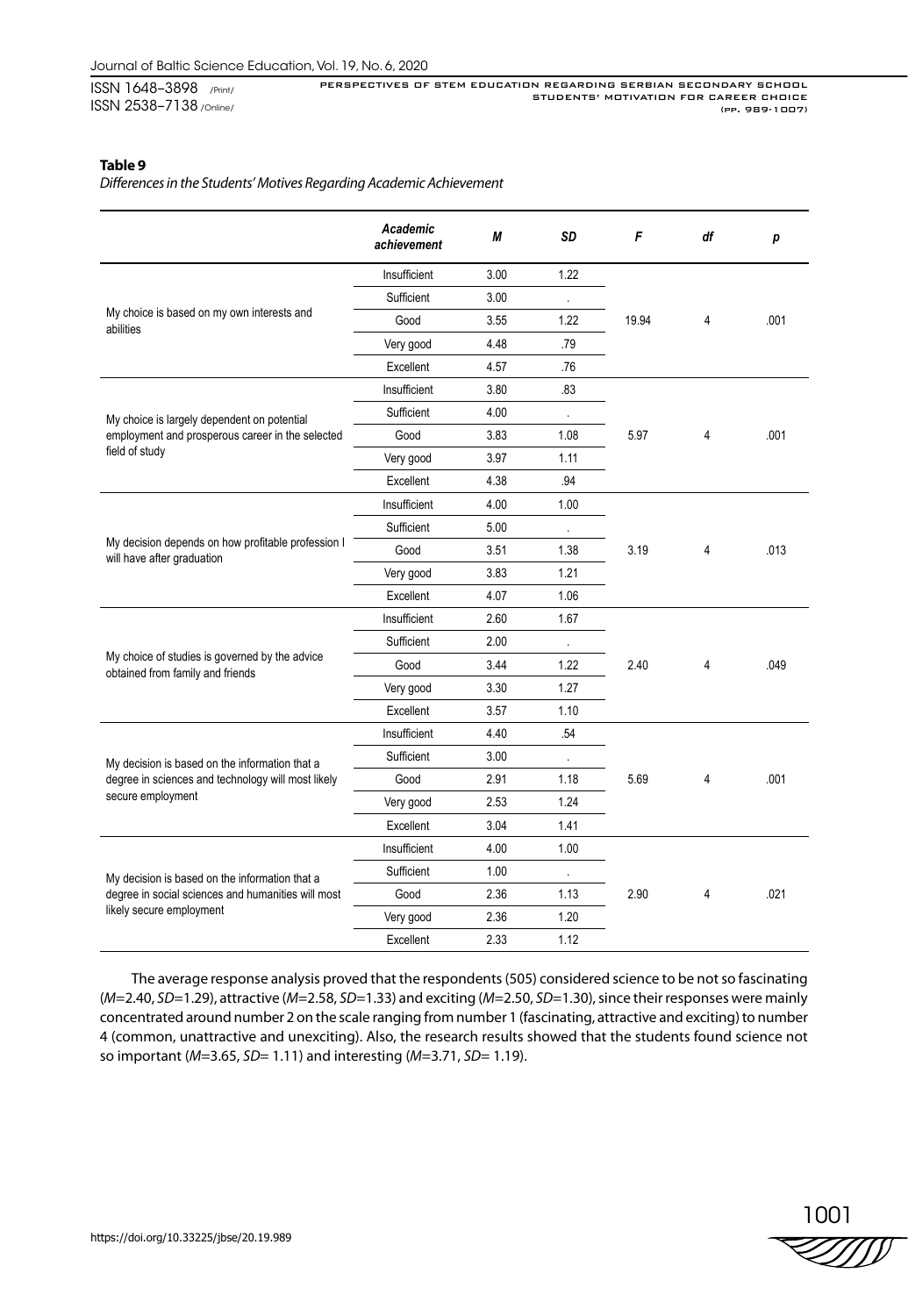## **Table 10**

*Students' Attitudes towards Science*

|                                                            | М    | <b>SD</b> |
|------------------------------------------------------------|------|-----------|
| <b>SCIENCE is:</b><br>fascinating - common                 | 2.40 | 1.29      |
| <b>SCIENCE is:</b><br>attractive - unattractive            | 2.58 | 1.33      |
| <b>SCIENCE is:</b><br>exciting - unexciting                | 2.50 | 1.30      |
| <b>SCIENCE is:</b><br>totally unimportant - very important | 3.65 | 1.11      |
| <b>SCIENCE is:</b><br>boring - interesting                 | 3.71 | 1.19      |

The research results showed that the students considered mathematics to be fairly boring (*M*=2.68, *SD*=1.48), unattractive (*M*=3.40, *SD*=1.43), common (*M*=3.20, *SD*=1.36) and unexciting (*M*=3.48, *SD*=1.33). In line with these findings, the respondents expressed their view of mathematics as being a fairly important branch of science (*M*=3.04, *SD*=1.35).

## **Table 11**

*Students' Attitudes towards Mathematics*

|                                                                | М    | SD   |
|----------------------------------------------------------------|------|------|
| <b>MATHEMATICS is:</b><br>boring - interesting                 | 2.68 | 1.48 |
| <b>MATHEMATICS is:</b><br>attractive - unattractive            | 3.40 | 1.43 |
| <b>MATHEMATICS is:</b><br>fascinating - common                 | 3.20 | 1.36 |
| <b>MATHEMATICS is:</b><br>exciting - unexciting                | 3.48 | 1.33 |
| <b>MATHEMATICS is:</b><br>totally unimportant - very important | 3.04 | 1.35 |

The average response analysis showed that the majority of the students considered engineering to be unattractive (*M*=3.48, *SD*=1.39), common (*M*=3.28, *SD*=1.32), unexciting (*M*=3.38, *SD*=1.31) and boring (*M*=2.67, *SD*=1.35), rather than attractive, fascinating, exciting and interesting. In addition, the research results proved that engineering was not an important branch of science for the respondents (*M*=2.65, *SD*=1.29).

## **Table 12**

*Students' Attitudes towards Engineering*

|                                                                | М    | SD   |
|----------------------------------------------------------------|------|------|
| <b>ENGINEERING is:</b><br>attractive - unattractive            | 3.48 | 1.39 |
| <b>ENGINEERING is:</b><br>fascinating - common                 | 3.28 | 1.32 |
| <b>ENGINEERING is:</b><br>totally unimportant - very important | 2.65 | 1.29 |

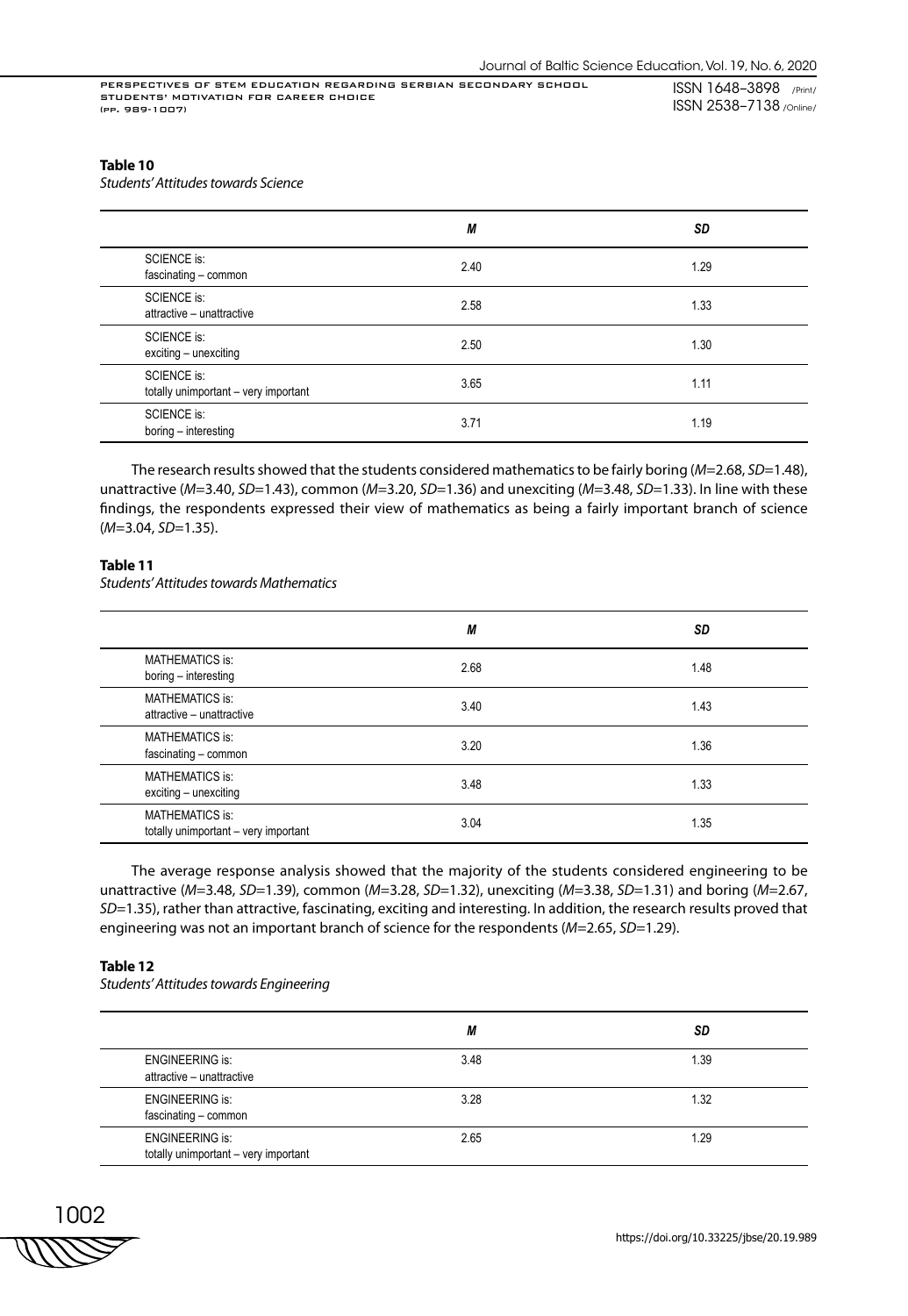PERSPECTIVES OF STEM EDUCATION REGARDING SERBIAN SECONDARY SCHOOL STUDENTS' MOTIVATION FOR CAREER CHOICE (pp. 989-1007)

|                                                 | М    | SD   |
|-------------------------------------------------|------|------|
| <b>ENGINEERING is:</b><br>exciting - unexciting | 3.38 | l.31 |
| <b>ENGINEERING is:</b><br>boring - interesting  | 2.67 | 1.35 |

 The research results confirmed that the students considered technology, as one of the STEM scientific disciplines, to be fairly attractive (*M*=2.72, *SD*=1.45), important (*M*=3.58, *SD*=1.31), interesting (*M*=3.42, *SD*=1.35), exciting (*M*= 2.77, *SD*=1.36) and fascinating (*M*=2.60, *SD*= 1.36).

## **Table 13**

*Students' Attitudes towards Technology*

|                                                        | М    | SD   |
|--------------------------------------------------------|------|------|
| <b>TECHNOLOGY is:</b><br>Attractive - unattractive     | 2.72 | 1.45 |
| TECHNOLOGY is:<br>totally unimportant - very important | 3.58 | 1.31 |
| TECHNOLOGY is:<br>boring - interesting                 | 3.42 | 1.35 |
| TECHNOLOGY is:<br>exciting - unexciting                | 2.77 | 1.36 |
| TECHNOLOGY is:<br>fascinating - common                 | 2.60 | 1.36 |

The average response analysis indicated that the students assumed that career in science, technology, engineering and mathematics was fairly important (*M*=3.06, *SD*=1.38) and interesting (*M*=2.98, *SD*=1.32). On the other hand, most of the respondents found career in the STEM field unexciting (*M*=3.09, *SD*=1.28), common (*M*=2.95, *SD*=1.25) and unattractive (*M*=3.09, *SD*=1.34).

## **Table 14**

*Students' Attitudes towards STEM Career*

|                                                                                                            | М    | SD   |
|------------------------------------------------------------------------------------------------------------|------|------|
| CAREER in science, technology, engi-<br>neering or mathematics is:<br>totally unimportant - very important | 3.06 | 1.38 |
| CAREER in science, technology, engi-<br>neering or mathematics is:<br>boring - interesting                 | 2.98 | 1.32 |
| CAREER in science, technology, engi-<br>neering or mathematics is:<br>exciting - unexciting                | 3.09 | 1.28 |
| CAREER in science, technology, engi-<br>neering or mathematics is:<br>fascinating - common                 | 2.95 | 1.25 |
| CAREER in science, technology, engi-<br>neering or mathematics is:<br>attractive - unattractive            | 3.09 | 1.34 |

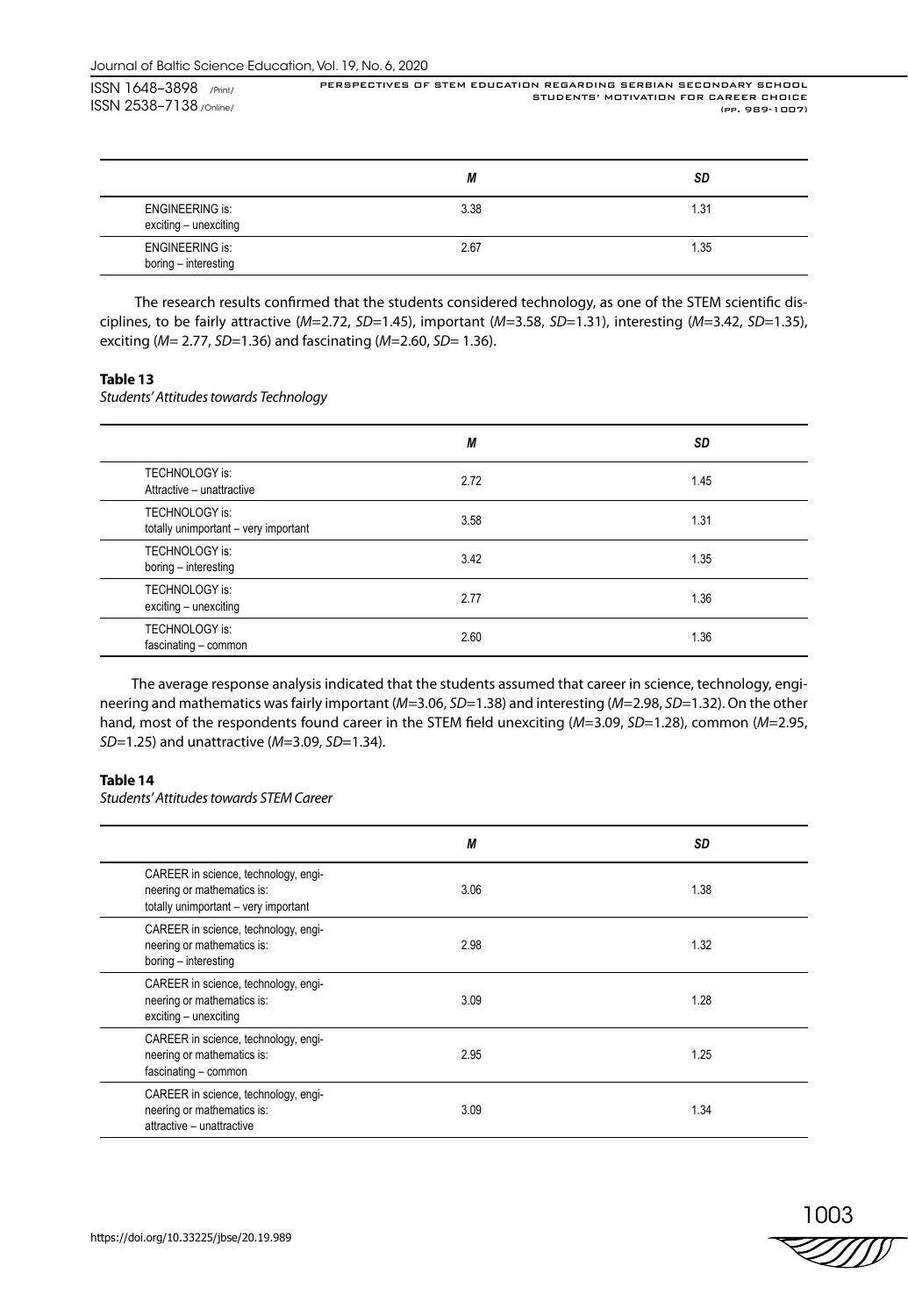ISSN 1648–3898 /Print/ ISSN 2538–7138 /Online/

#### **Discussion**

The analysis of the qualitative results shows that the students decided about their further education upon graduating from secondary school and during secondary school in most of the cases. Also, their choices were predominantly influenced by their own ambitions and preferences (interests, personal satisfaction, love of certain professions and ability to do certain jobs), or they were determined by employment prospects in the labour market. Actually, the students who participated in the research emphasised financial gain and easy employment after graduation rather often. Moreover, the research results confirmed that the students were frequently prone to changing their decisions regarding the choice of undergraduate majors, the reasons being related to their indecisiveness and uncertainty about their own choices, changed interests over time, influence of the surrounding, the fact that the chosen profession became less recognised in society and difficulty in finding employment in their field of study. A longitudinal research with 12-to-16-year-old students concluded that attitudes towards STEM and career interests became evident at the age of thirteen and it became more difficult to engage students in STEM-related activities at later ages (Lindahl, 2007, in Zhou et al., 2019).

The students were also asked whether it was more important to do the job they liked or the one that would secure financial wealth and stability. The results confirmed that one group of the students thought that love of profession meant greater accomplishments and personal satisfaction, while the other one believed that frequent financial crises and a poor state of the national economy demanded that they choose prosperous professions as dictated by the labour market. The third group of the students emphasised the necessity to find a balance and the "golden mean" when selecting a profession that would be both profitable and in accordance with their personal interests and preferences. As regards the advice offered by family and friends, the research results show three alternatives: lack of advice, imposing decisions on the students (imposing one's own attitudes and unfulfilled dreams on the students, recommendation of prospering studies that would secure easy employment, a stable job and a good salary) and insistence on the students' individual and independent choices accorded with their personal ambitions (general support, advice to ignore other people's opinion and acknowledge only their own happiness, wishes and abilities). The research results obtained by interviewing the respondents show beyond any doubt that the students decided that STEM professions were the most prosperous in the labour market, and that they were aware of the fact that young qualified experts could easily find jobs in the fields of technology, engineering, science and medicine. When it comes to the issue of the most prospering jobs in Serbia and abroad, the research results show that the IT sector and medicine were regarded as the most profitable professions. However, the students often emphasised that the main differences were reflected in the fact that the majority of the professions which were not from the STEM field were still marginalised in Serbia, while the situation abroad was much better because of greater possibilities for employment in any sector. Regarding the obstacles the students encountered when deciding about their academic studies, the research results show that they were mainly financial problems (high tuition fees, costly accommodation and expensive students' life), personal barriers (indecisiveness and uncertainty about their own choices, fear of making a wrong choice, fear of failing to enrol in the faculty of their own liking or fear of low achievement during studies) and obstacles related to the characteristics of the academic studies and faculties themselves (training that does not guarantee employment, competitive studies, difficult entrance exam, admission criteria that allow a small number of candidates to be admitted, a great number of applicants, strict admission criteria). The responses to the question related to alternative jobs that the respondents would do in case they failed to find a job in their field of study indicate that the students would start their own business or work from home.

Based on the aforementioned, the first hypothesis was confirmed: *It is supposed that the* students' *choice of academic studies and future profession is based on their own ambitions, potential employment and financial wealth to be provided by their selected profession, and that they consider STEM professions to be the most prospering in the labour market.*

The analysis of the quantitative research results, obtained by scaling and surveys, indicates that the students were interested in enrolling in the faculties with majors in the STEM field. Namely, the research determined that the students were most interested in studying technology and sciences, while they considered engineering to be the least popular branch of science within the STEM field. Also, the research results prove that a large number of the respondents chose medicine as their preferred major. The presented results confirmed the hypothesis: *It is assumed that the* students *primarily enrol in the studies of sciences (mathematics, physics, biology, chemistry, geography), technology and engineering.*

Analysing the respondents' motives for selecting a desired field of study, it is concluded that they were mainly based on the students' abilities and interests, future employment, prospering professions, potentially well-paid jobs and

1004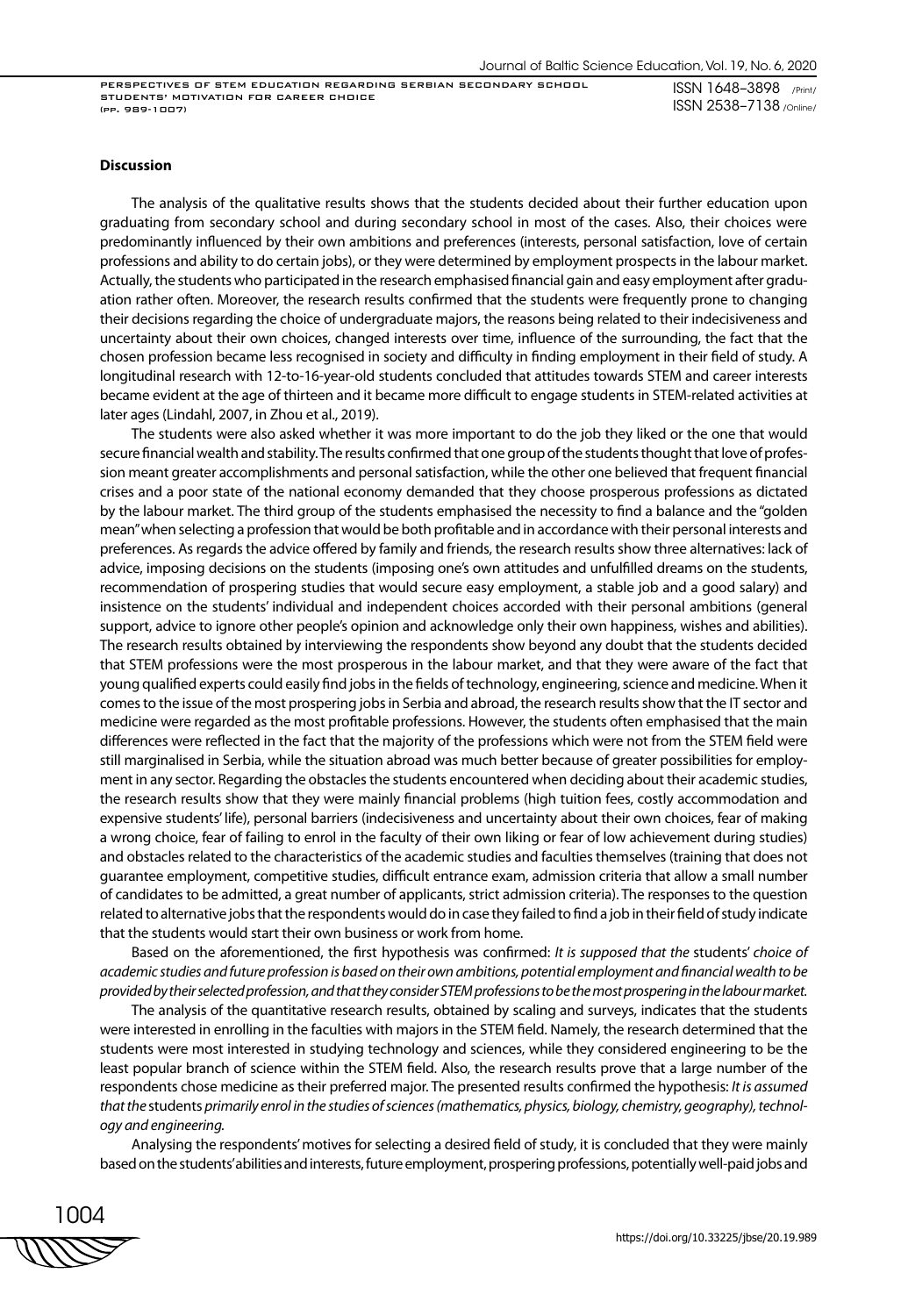PERSPECTIVES OF STEM EDUCATION REGARDING SERBIAN SECONDARY SCHOOL STUDENTS' MOTIVATION FOR CAREER CHOICE (pp. 989-1007)

the financial status of the family. However, the research results show that the advice obtained from family and friends was not crucial in the students' selection of the preferred studies. These results confirmed the research hypothesis: *It is presumed that the* students' *primary motives for selecting a desired field of study are related to the possibilities of easy employment and finding a prosperous job.*

Prior studies have recognised a few important factors that influence students' interest in STEM careers. For example, student's own self-motivation, the quality of science and mathematics courses offered at school, parents, teachers, and school-related factors have all been shown to have either direct and/or indirect influence (Halim et al., 2018; Kauffmann et al., 2009, in Mohtar et al., 2019).

Considering the gender differences, the research results demonstrate that the female students displayed intrinsic motivation when selecting their majors (acknowledgement of their own interests and abilities), unlike their male counterparts, who primarily expressed extrinsic motivation (obeying advice obtained from family and friends). The analysis of the responses of the students of different ages proves that the students who attended higher school grades were more informed about employment possibilities in the labour market provided by a degree in sciences and mathematics. Considering the attitudes of the students with different levels of academic achievement, the research results show that the students with high academic achievement considerably valued their own interests and abilities, as well as the choice of a prosperous profession. Unlike them, the students with low academic achievement stated that their preferences were based on the financial gain to be provided by their potential professions.

The assumption that Serbian students are interested in the professions in the IT sector, social work and foreign languages was partially confirmed. Namely, the research results prove that one fifth of the respondents preferred a profession in the domain of the STEM field. To be more precise, the majority of the students would gladly accept a job in the fields of technology and medicine, while engineering appeared to be the least popular branch of science when it comes to the STEM scientific disciplines. The results of a research (Suprapto, 2016) indicated that mathematics became the dominant preference among students, followed by science compared to technology and engineering or STEM itself. This result presented that mathematics occupied larger space in secondary school curricula. Another research conducted by Özgün-Koca and Şen (2011) on the sample comprised of Turkish secondary school students showed that they had positive attitudes towards mathematics and science.

Students should be exposed to real life STEM workers in order to give them understanding about STEM job prospects and the required skills in STEM fields. Thus, schools have to collaborate with universities and industries. Accordingly, the STEM mentor-mentee programme should be implemented in order to engage more students in STEM trajectories (Mohtar et al., 2019).

The analysis of the respondents' attitudes to STEM education shows that the students considered science, mathematics, technology and engineering to be important scientific disciplines. However, the research findings also prove that the students evaluated technology and science more positively, regarding them as fascinating, attractive, exciting and interesting, than engineering and mathematics, which were assessed as fairly boring, unattractive, common and unexciting. The stated results confirmed the hypothesis: *It is assumed that the Serbian* students *assess science and technology more positively than mathematics and engineering.*

## **Conclusions and Implications**

The value of this research is reflected in the fact that the research studies of the perspectives of STEM education and professions in Serbia are rare. The research results prove that the respondents displayed both intrinsic and extrinsic motives when deciding about their preferred field of study. In fact, the students' professional choices were based on their need to satisfy personal ambitions, interests, wishes and abilities, but also to secure financial stability by selecting a prosperous profession. The research also shows that a poor state of the national economy and failure to get employed in the field of study largely influenced the students' decision to change their choices and enrol in the studies that would qualify them for the "jobs of the future". Actually, the students were inclined to select training that would secure employment, a good salary and financial stability. The research results undoubtedly show that the students considered the professions in the IT sector, engineering, sciences and medicine to be the most profitable ones in contemporary society. The aforementioned facts undeniably prove that almost one half of the respondents were determined to enrol in the studies pertaining to the STEM field or medicine, and that they preferred the professions from the domain of the STEM academic studies.

The research results confirm the growing popularity of STEM professions among the Serbian students. Moreover, the research determined that the students thought that the STEM field encompassed some of the most thriv-

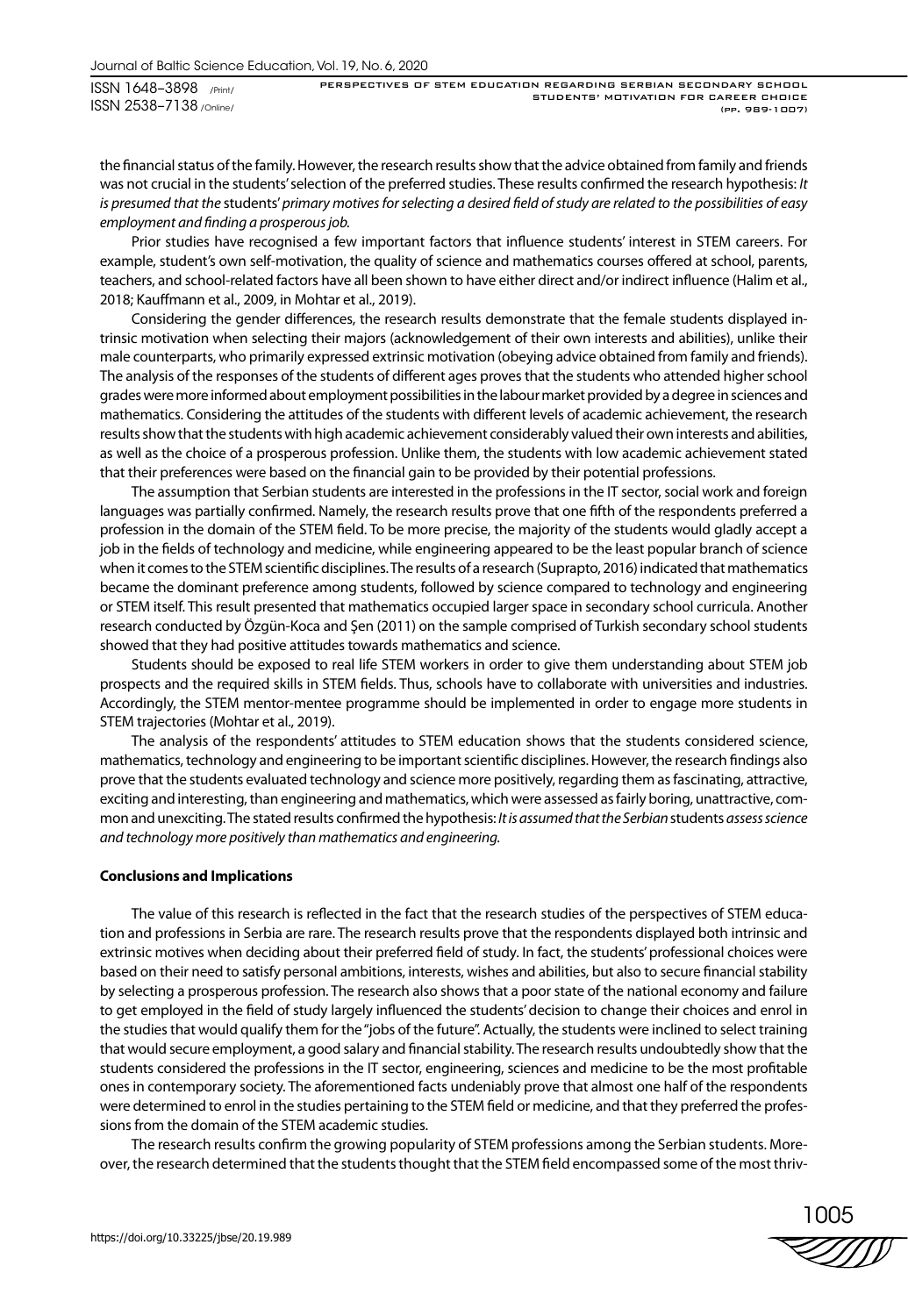ing and most popular professions in the world. However, the research data indicate a further necessity to promote mathematics and engineering since the students rarely chose these majors as preferable and mainly regarded these disciplines as less exciting, fascinating, attractive and interesting than technology and science.

The research results prove that Serbian secondary school students are interested in and motivated for STEM careers. Therefore, some further research in this field might include primary school students, university students and university teachers and experts with the purpose of examining their attitudes to STEM careers. These studies would offer a more comprehensive reflection of this significant issue. This particular research may initiate similar and relevant studies related to STEM education.

### **Acknowledgements**

Prepared as a part of the project "Pedagogical Pluralism as the Foundation of the Education Strategy", financed by the Ministry of Education, Science and Technological Development of the Republic of Serbia (No. 179036, 2011- 2020).

#### **References**

- Alberts, C., Mbalo, N. F., & Ackermann, C. J. (2003). Adolescents' perceptions of the relevance of domains of identity formation: A South African cross-cultural study. *Journal of Youth and Adolescence*, *32*(3), 169-184. https://link.springer.com/ article/10.1023/A:1022591302909
- Baram-Tsabari, A., Sethi, R. J., Bry, L., & Yarden, A. (2009). Asking scientists: A decade of questions analyzed by age, gender, and country. *Science Education*, *93*(1), 131-160. https://onlinelibrary.wiley.com/doi/pdf/10.1002/sce.20284
- Capobianco, B. M., Diefes-dux, H. A., Mena, I., & Weller, J. (2011). What is an engineer? Implications of elementary school student conceptions for engineering education. *Journal of Engineering Education*, *100*(2), 304-328. https://onlinelibrary.wiley.com/doi/abs/10.1002/j.2168-9830.2011.tb00015.x
- Creed, P. A., & Patton, W. (2003). Differences in career attitude and career knowledge for high school students with and without paid work experience. *International Journal for Educational and Vocational Guidance*, *3*(1), 21-33. link.springer.com/ article/10.1023/A:1022674528730
- English, L. D. (2016). STEM education K-12: Perspectives on integration. *International Journal of STEM Education*, *3*(3), 1-8. https://link. springer.com/article/10.1186/s40594-016-0036-1
- Ertl, B., Luttenberger, S., & Paechter, M. (2017). The impact of gender stereotypes on the self-concept of female students in STEM subjects with an under-representation of females. *Frontiers in Psychology*, *8*, 703. https://doi.org/10.3389/fpsyg.2017.00703
- Fouad, N. A., Hackett, G., Smith, P. L., Kantamneni, N., Fitzpatrick, M., Haag, S., & Spencer, D. (2010). Barriers and supports for continuing in mathematics and science: Gender and educational level differences. *Journal of Vocational Behavior, 77*(3), 361–373. https:// doi.org/10.1016/j.jvb.2010.06.004
- Fuselier, L., & Jackson, J. K. (2010). Perceptions of collaboration, equity and values in science among female and male college students. *Journal of Baltic Science Education*, *9*(2), 109-118. http://oaji.net/articles/2014/987-1405171377.pdf
- Griffee, D. T. (2005). Research tips: Interview data collection. *Journal of Developmental Education*, *28*(3), 36-37. https://eric. ed.gov/?id=EJ718580 https://files.eric.ed.gov/fulltext/EJ718580.pdf
- Hossain, M., & Robinsom, G. M. (2012). How to motivate US students to pursue STEM (science, technology, engineering and mathematics) careers. *US-China Education Review A*, *4*, 442-451. https://eric.ed.gov/?id=ED533548 https://files.eric.ed.gov/fulltext/ED533548.pdf
- Johnson, R. B., & Onwuegbuzie, A. J. (2004). Mixed methods research: A research paradigm whose time has come. *Educational Researcher*, *33*(7), 14-26. https://doi.org/10.3102/0013189X033007014
- Kelley, T. R., & Knowles, J. G. (2016). A conceptual framework for integrated STEM education. *International Journal of STEM Education*, *3*(11), 1-11. https://stemeducationjournal.springeropen.com/articles/10.1186/s40594-016-0046-z
- Kennedy, T. J., & Odell, M. R. L. (2014). Engaging students in STEM education. *Science Education International*, *25*(3), 246-258. https:// eric.ed.gov/?id=EJ1044508
- Kier, M. W., Blanchard, M. R., Osborne, J. W., & Albert, J. L. (2014). The development of the STEM career interest survey (STEM-CIS). *Research in Science Education*, *44*(3), 461-481. https://link.springer.com/article/10.1007/s11165-013-9389-3
- Kitts, K. (2009). The paradox of middle and high school students' attitudes towards science versus their attitudes about science as a career. *Journal of Geoscience Education*, *57*(2), 159-164. https://doi.org/10.5408/1.3544253
- Kniveton, B. H. (2004). The influences and motivations on which students base their choice of career. *Research in Education*, *72*(1), 47- 59. https://journals.sagepub.com/doi/abs/10.7227/RIE.72.4?journalCode=riea
- Luttenberger, S., Paechter, M., & Ertl, B. (2019). Self-concept and support experienced in school as key variables for the motivation of women enrolled in STEM subjects with a low and moderate proportion of females. *Frontiers in Psychology*, *10*, 1242. https://doi. org/10.3389/fpsyg.2019.01242
- Miller, L., Lietz, P., & Kotte, D. (2002). On decreasing gender differences and attitudinal changes: Factors influencing Australian and English pupils' choice of a career in science. *Psychology, Evolution & Gender*, *4*(1), 69-92. https://www.tandfonline.com/doi/abs/10.1080/1461666021000013670

1006